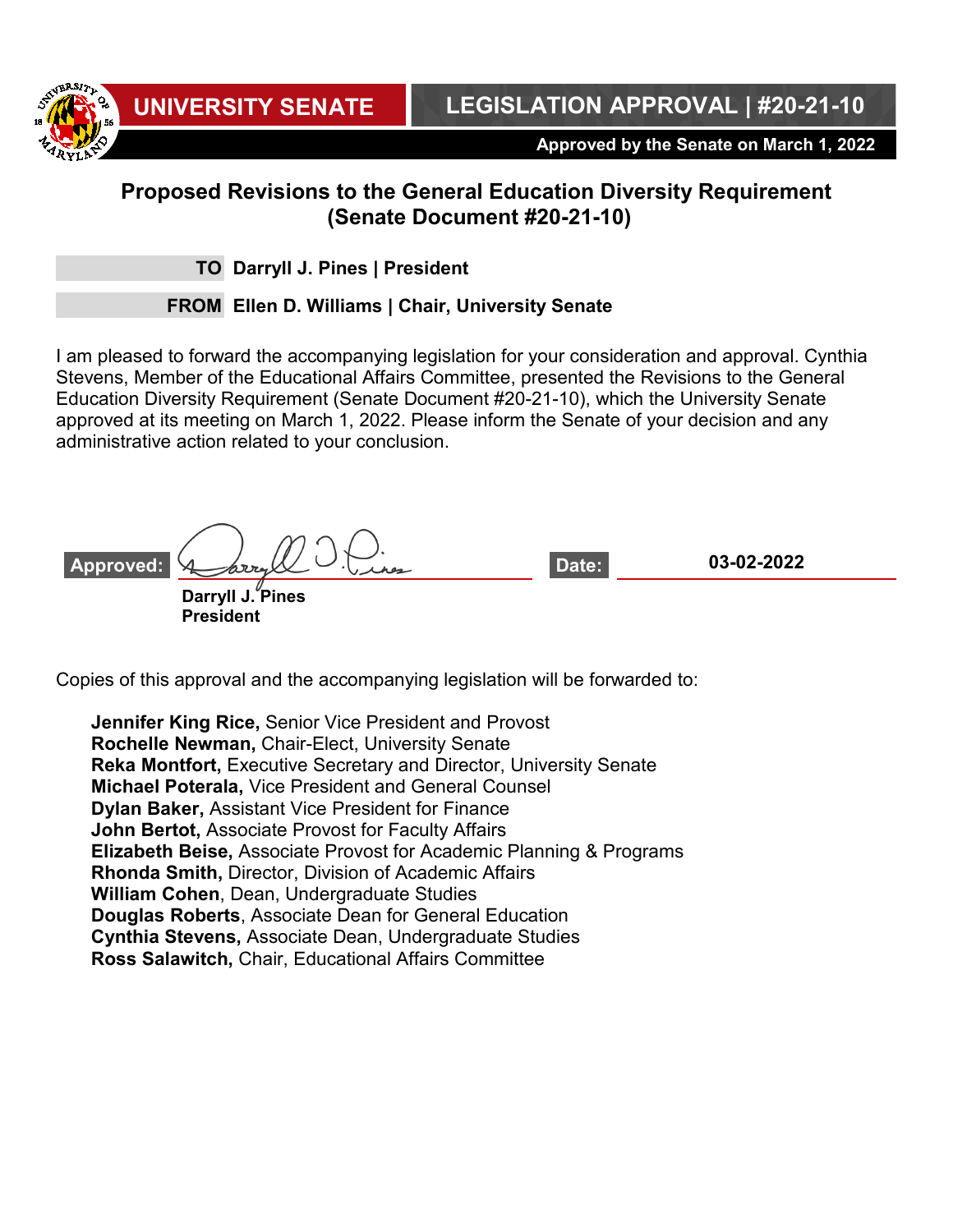**Senate Educational Affairs Committee**

## **Review of Proposed Revisions to the General Education Diversity Requirement**

|                                       | PRESENTED BY Ross Salawitch, Chair                            |
|---------------------------------------|---------------------------------------------------------------|
|                                       | REVIEW DATES SEC - February 14, 2022   SENATE - March 1, 2022 |
| VOTING METHOD In a single vote        |                                                               |
| RELEVANT None<br>POLICY/DOCUMENT None |                                                               |
| <b>NECESSARY</b><br>APPROVALS         | Senate, President                                             |

### **ISSUE**

Following the racially-motivated and tragic murder of Lt. Richard Collins, III, an African-American Bowie State University student, as well as several hate-bias incidents that diminished the experience of many members of the campus community, there was a campus-wide call to action to respond to the impact of these incidents and concerns around racism. In response, the President and the Senior Vice President & Provost convened two separate but parallel task forces to address these concerns.

The President and the Senate jointly formed the Inclusion and Respect Task Force and charged it with considering how to nurture a campus climate that is respectful and inclusive, stands against hatred, and affirms the values of the University. In 2018, the Senior Vice President & Provost convened the Diversity Education Task Force (DETF) to review how to address the concerns and incorporate these themes into the curriculum through the General Education diversity requirement and other educational initiatives.

In November 2020, the Senate Educational Affairs Committee was charged with reviewing the DETF's proposed revisions to the University's General Education diversity requirement, and with considering whether the course category learning outcomes should acknowledge that a multilingual society is an important dimension of diversity or recognize language study as a component of diversity education.

### **RECOMMENDATIONS**

The Educational Affairs Committee makes recommendations associated with revising the General Education diversity requirement and the diversity course category titles and learning outcomes. The committee also recommends that the University establish a General Education Diversity Implementation Working Group to develop a final implementation plan that is submitted to the Senate for review, as noted in the recommendation section of the report immediately following this transmittal.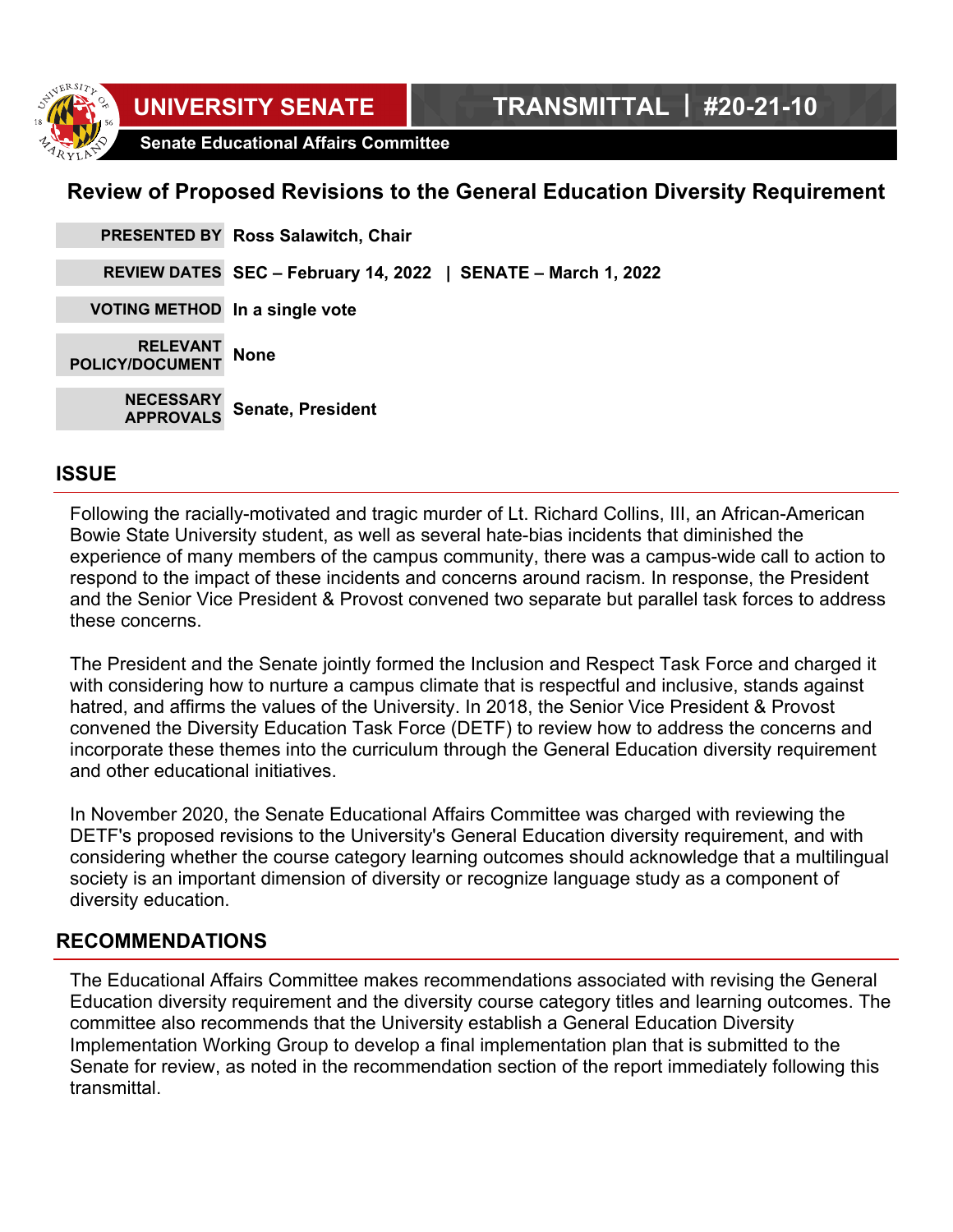### **COMMITTEE WORK**

The Educational Affairs Committee began considering the initial charge during the spring 2021 semester by reviewing the current structure and course requirements for the General Education diversity requirement, several University strategic plans related to diversity and inclusion, and the November 2020 Diversity Education Task Force Report. The committee met with the co-chairs of the DETF; the sponsor of the proposal recommending the acknowledgment of multilingualism as a component of diversity, the Director of the School of Languages, Literatures, & Cultures; the Director of Training for the Office of Diversity and Inclusion (ODI); and current General Education Diversity Faculty Board members. The committee engaged in ongoing consultations with the Associate Dean for General Education, who is an ex-officio member of the Educational Affairs Committee, and the Associate Dean, Office of Undergraduate Studies, who is both a current exofficio member of the Educational Affairs Committee and a member of the DETF. The committee also reviewed feedback from several stakeholders and shared its preliminary recommendations at the Senate December 9, 2021 meeting.

The committee had extensive discussions about whether the proposed revisions to the diversity course category titles and learning outcomes reflect the University's principles of diversity and inclusion. During its consultations, the committee was briefed on the factors and considerations that contributed to the proposed revisions. The committee also considered the impact of the proposed revisions on current course offerings and the administration of the General Education diversity requirement. The committee agreed that the required learning outcome for the theory course category should be revised to recognize that the analysis of systemic racism is an important dimension of diversity education that all students should address. The committee also considered it appropriate that the required learning outcome provides that analyzing racism can be addressed as it *may* intersect with other forms of power and oppression. The committee agreed that intersectional analysis creates an opportunity for courses that address the experiences of different social identities and marginalized communities and include a rubric on race and racism to meet the learning outcomes. Permitting, but not requiring, an intersectional analysis of racism allows courses that focus on race and racism in a historical or global context or as comparative studies to continue to be included in the course category as well.

The committee also determined that, in principle, languages and the unique facets of a multilingual society are essential aspects of diversity that are integral to the concept of race and racism. Therefore, this principle should be acknowledged in the diversity course category learning outcomes.

The committee agreed that students developing the skills needed to engage, communicate, and collaborate constructively with others from different social backgrounds and across social groups are appropriate options for the required learning outcomes for practice-oriented courses in the diversity category. Providing students with the opportunity to learn and practice these skills to work toward a shared goal or respectful conflict resolution has the potential to benefit the campus community and society generally. Therefore, the committee recommended that students should be required to take a practice-oriented course to satisfy the diversity requirement instead of satisfying the requirement by taking two theory courses.

After due consideration, the Educational Affairs Committee approved the recommendations to revise the General Education diversity requirement at its meeting on February 2, 2022, as shown in the attached report.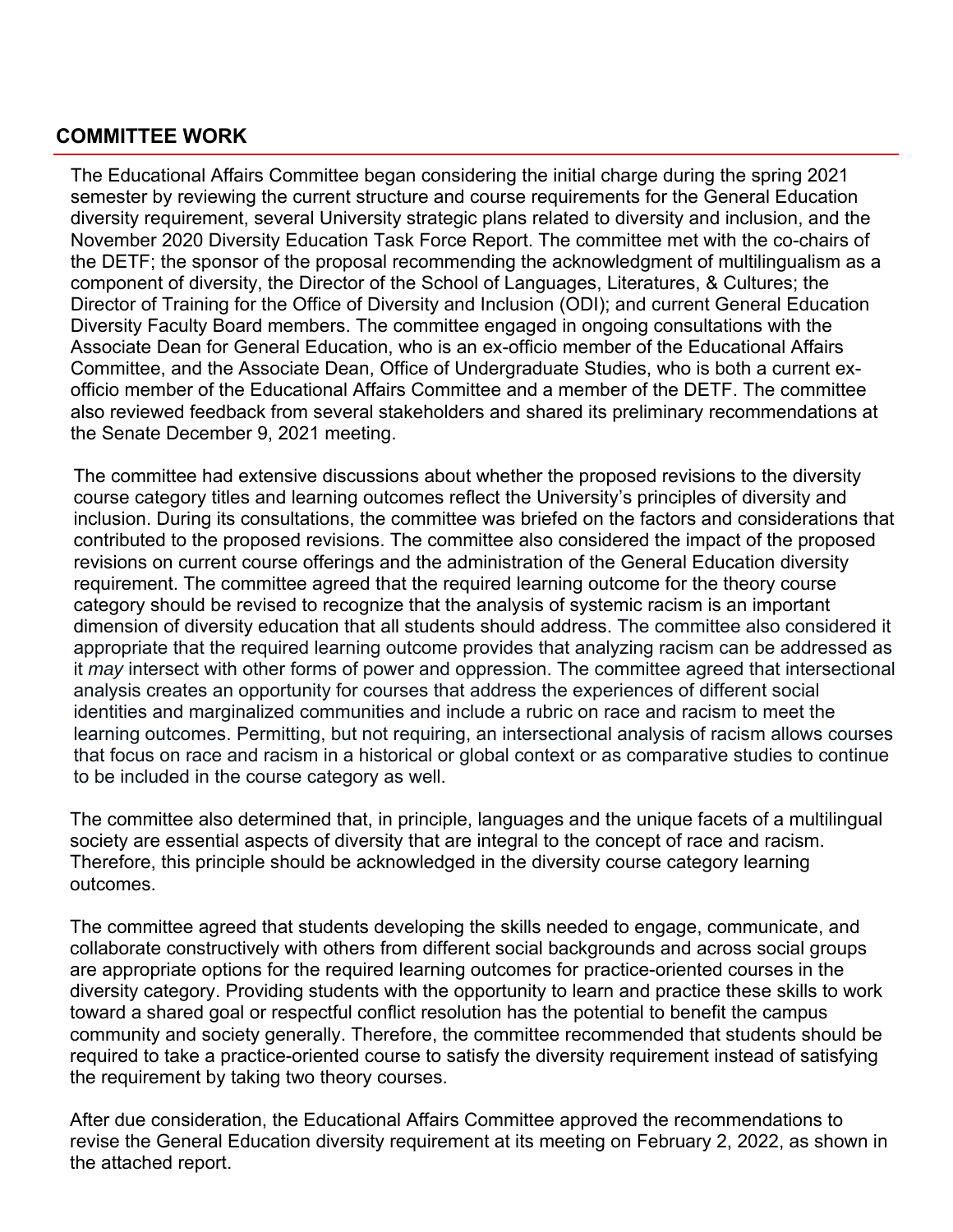### **ALTERNATIVES**

The Senate could choose to reject the committee recommendations. However, the University would lose the opportunity to improve the General Education diversity requirement to respond to concerns and issues identified through campus climate surveys and longstanding requests from students, faculty, and staff.

### **RISKS**

There are no risks to the University in adopting the recommendations.

### **FINANCIAL IMPLICATIONS**

There will be costs associated with implementing the recommendations. Specifically, there could be costs for ensuring a sufficient number of classes and seats, administering faculty workshops and consultations, and modifying existing systems to affect changes in the course administration.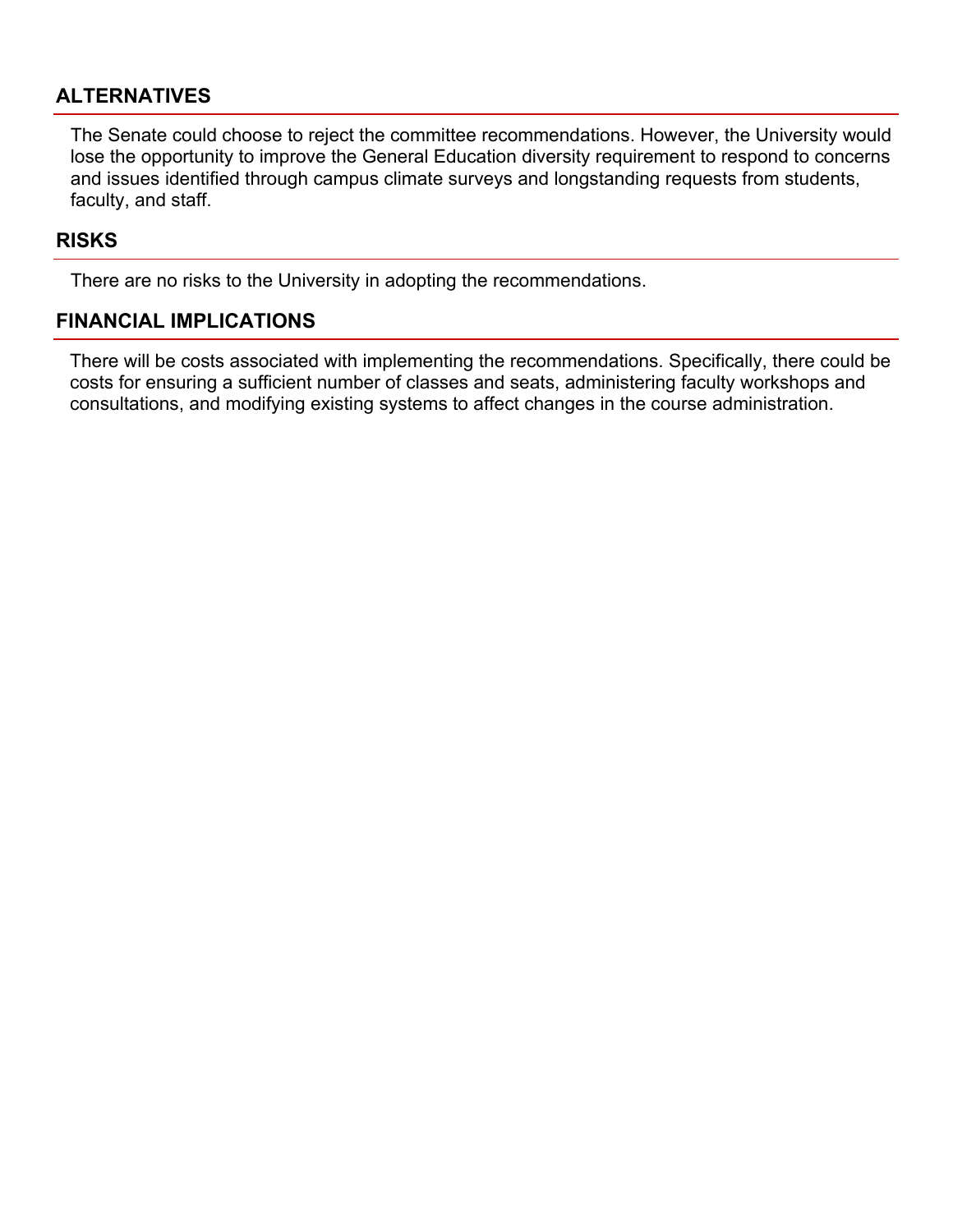

# **UNIVERSITY SENATE REPORT | #20-21-10**

**Senate Educational Affairs Committee** 

### **REVIEW OF PROPOSED REVISIONS TO THE GENERAL EDUCATION DIVERSITY REQUIREMENT**

#### **Committee Members**

**Ross Salawitch, Chair** (Faculty, CMNS) **Tamara Allard** (Ex-officio GSG Rep) **Clarisa De Leon** (Undergraduate Student) **Alice Dolan** (Ex-Officio Provost's Rep) **Elizabeth Driver** (Staff) **Joanna Goger** (Faculty) **Donal Heidenblad** (Faculty) **Joanne Klossner** (Faculty) **Sheila Lalwani** (Faculty) **Adam Lloyd** (Faculty) **Linda Macri** (Ex-Officio Graduate School Rep) **Celina McDonald** (Faculty) **Gerald Miller** (Faculty) **Madhulika Nallani** (Ex-Officio SGA Rep) **Yuchen Niu** (Graduate Student)

**Marcio Oliveira** (Ex-Officio DIT Rep) **Douglas Roberts** (Ex-Officio Assoc. Dean for General Education) **Mark Salman** (Undergraduate Student) **Cynthia Stevens** (Ex-Officio Undergraduate Studies Rep) **David Straney** (Faculty) **Elizabeth Warner** (Faculty) **Kellee White** (Faculty) **Aaron Wilson** (Staff)

#### **Date of Submission**

February 2022

### **INTRODUCTION AND BACKGROUND**

Following the racially-motivated and tragic murder of Lt. Richard Collins, III, an African-American Bowie State University student, as well as several hate-bias incidents that diminished the experience of many members of the campus community, there was a campus-wide call to action to respond to the impact of these incidents and concerns around racism. In response, then-President Loh and the Senate formed the Joint President/Senate Inclusion and Respect Task Force, comprised of faculty, staff, and student representatives, to consider how best to nurture a campus climate that is respectful and inclusive, stands against hatred, and affirms the values of the University. Following extensive consultation, the Task Force made recommendations for a comprehensive diversity and inclusion initiative in nine areas: (I) Values of the University, (II) Prevention & Education, (III) Hate/Bias Incident Response, (IV) Centralization, (V) Communication, (VI) Evaluation & Assessment, (VII) Free Speech & Freedom of Expression, (VIII) Current Policies and Guidelines, and (IX) Resources & Implementation, as detailed in Senate Document #17-18- 02.

While the Inclusion and Respect Task Force focused its efforts on prevention and co-curricular educational efforts, the Senior Vice President & Provost convened the Diversity Education Task Force (DETF) in 2018 as a parallel effort to review how to address these concerns and incorporate these themes into the curriculum through the General Education diversity requirement and other educational initiatives. The DETF was also charged with considering provisions for civic education and civic engagement in existing educational efforts and making recommendations about their potential expansion.

The DETF made recommendations in four broad categories: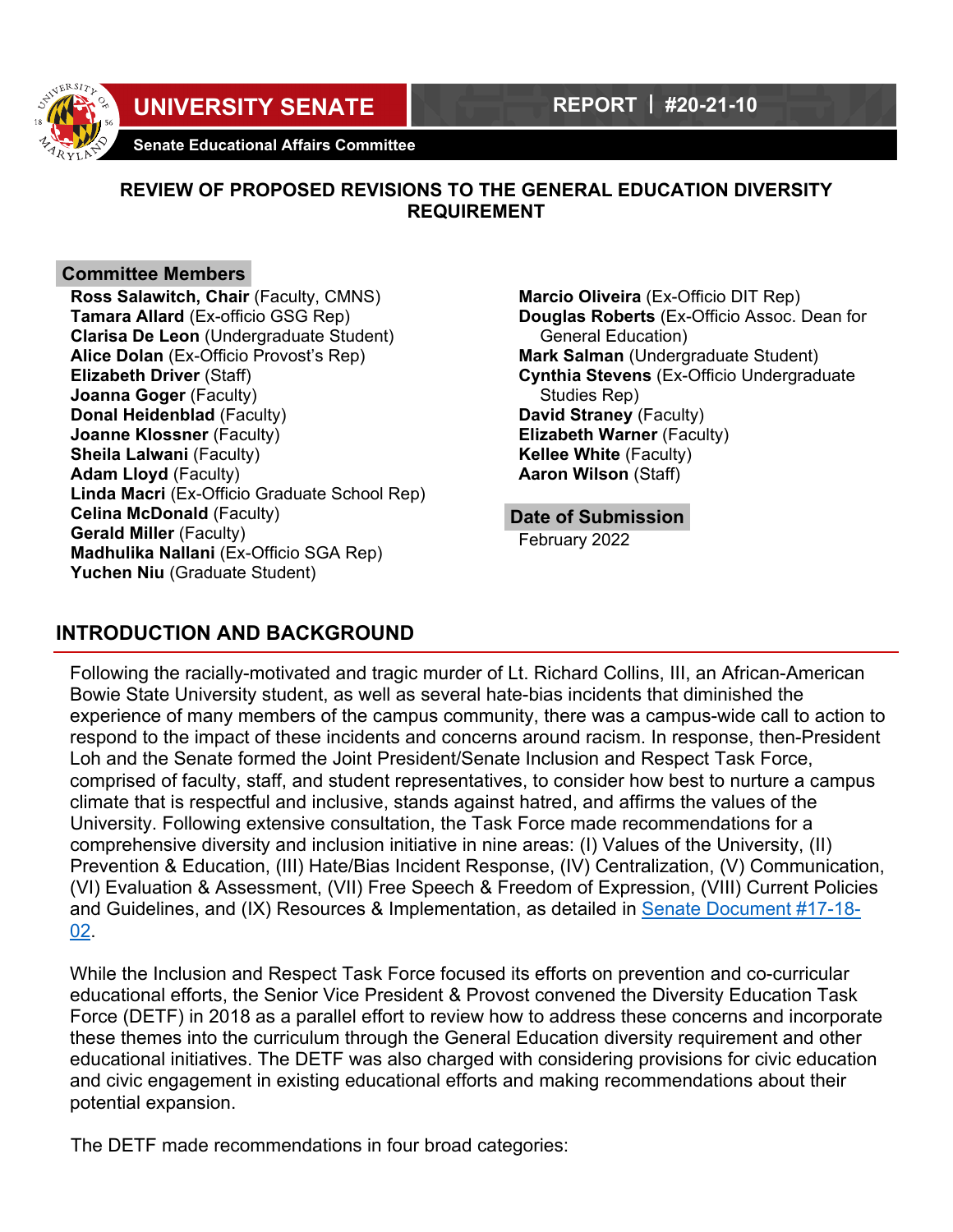- 1. Enhanced introductory activities for students new to campus;
- **2. Modifications to the General Education diversity requirement;**
- 3. Expansion and formalization of optional diversity and civic education credentials; and
- 4. Voluntary adoption of discipline-specific diversity learning outcome(s) as part of all major area requirements.

While the recommendations from the DETF include several specific proposals, the Task Force considers the recommendations as mutually reinforcing. Several proposals associated with the recommendations, such as adopting discipline-specific diversity learning outcomes as part of major requirements, are already underway. The DETF recommendations to modify the General Education diversity requirement fall under the purview of the Senate Educational Affairs Committee, which is charged with broad oversight of the General Education Program. The Educational Affairs Committee is specifically charged with reviewing and making recommendations to the Senate concerning the General Education Program requirements and its vision, including reviewing learning outcomes and maintaining the balance of courses in the program course categories (Senate Bylaws 6.4d).

In November 2020, the Senior Vice President & Provost and the Dean for Undergraduate Studies submitted the DETF's recommendations to revise the requirements for the General Education diversity requirement and the titles and learning outcomes for the diversity course categories to the Senate Executive Committee (SEC). In December 2020, the SEC charged the Senate Educational Affairs Committee with reviewing the DETF's proposed revisions to the University's General Education diversity requirement (Senate Document #20-21-10) (Appendix 2).

During academic year 2020-2021, while the Educational Affairs Committee was undertaking its review of the proposed revisions to the General Education diversity requirement, the DETF continued to receive feedback on its recommendations. The DETF revised its proposed learning outcomes for diversity course categories and refined its recommendations and submitted them to the Educational Affairs Committee for its consideration. Additionally, in fall 2021, the Director of the School of Languages, Literatures, & Cultures (SLLC) submitted a proposal to the SEC with additional recommendations for revising the General Education diversity requirement based on concerns raised by a cohort of faculty in several units in the College of Arts & Humanities. The proposal recommended that the learning outcomes for the diversity course categories to acknowledge that a multilingual society is an important dimension of diversity or to recognize language study as a component of diversity education. The proposal also included a request to engage a tenured faculty member from either the Departments of Classics or Linguistics, or the SLLC, on the group responsible for implementing the General Education diversity requirement recommendations.

In November 2021, the SEC issued an amended charge to the Educational Affairs Committee that requested a review of the revised recommendations from the DETF and the proposal from the Director of the SLLC. Based on the amended charge, the Educational Affairs Committee considered the following items in addition to their original tasks:

- 1. Whether the revisions to the General Education diversity requirements and learning outcomes proposed by the DETF align with the University's principles and guiding documents;
- 2. Whether the proposed modifications align with the Diversity Education Task Force's principles on diversity education; and
- 3. Whether proposed revisions to the learning outcomes to acknowledge the dynamics of a multilingual society in the General Education diversity requirement are appropriate.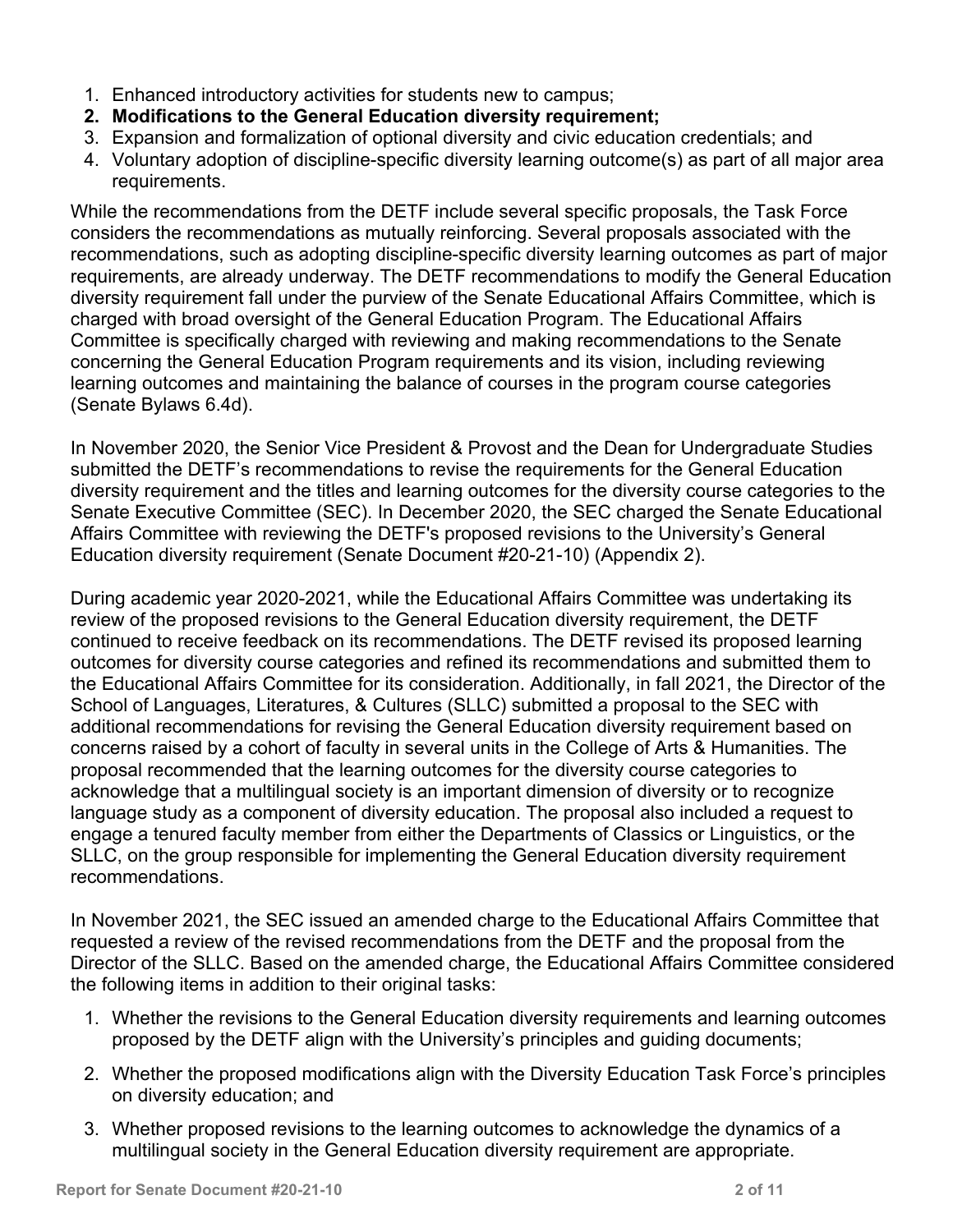The Educational Affairs Committee also considered options for implementing the proposed revisions to the General Education diversity requirements based on suggestions from the DETF and consultations with the Office of Undergraduate Studies (Senate Document #20-21-10) (Appendix 1).

## **CURRENT GENERAL EDUCATION DIVERSITY REQUIREMENTS**

The current General Education diversity requirement is that undergraduate students must take two courses and earn four to six credits in the diversity course category(ies). Students may fulfill the requirement by taking two courses in the Understanding Plural Societies category or by taking one Understanding Plural Societies course and one Cultural Competence course.

The Understanding Plural Societies category courses are theory-oriented and are usually three credits per course. The courses in this category must meet four of the following six learning objectives:

- 1. Demonstrate understanding of the basis of human diversity and socially-driven constructions of difference: biological, cultural, historical, social, economic, or ideological.
- 2. Demonstrate understanding of fundamental concepts and methods that produce knowledge about plural societies and systems of classification.
- 3. Explicate the policies, social structures, ideologies, or institutional structures that do or do not create inequalities based on notions of human difference.
- 4. Interrogate, critique, or question traditional hierarchies, especially as the result of unequal power across social categories.
- 5. Analyze forms and traditions of thought or expression in relation to cultural, historical, political, and social contexts, as for example, dance, foodways, literature, music, and philosophical and religious traditions.
- 6. Use a comparative, intersectional, or relational framework to examine the experiences, cultures, or histories of two or more social groups or constituencies within a single society or across societies, or within a single historical timeframe or across historical time.

Courses in the Cultural Competence category are practice-oriented, providing students with opportunities to gain an increased understanding of cultures and cultural practices. Courses in this category range from one to three credits. Courses approved for this category must meet three of the following five learning outcomes, including one required learning outcome focused on skills (#5).

- 1. Understand and articulate a multiplicity of meanings of the concept of culture.
- 2. Reflect in depth about critical similarities, differences, and intersections between their own and others' cultures or sub-cultures so as to demonstrate a deepening or transformation of original perspectives.
- 3. Explain how cultural beliefs influence behaviors and practices at the individual, organizational, or societal levels.
- 4. Compare and contrast similarities, differences, and intersections among two or more cultures.
- 5. Use skills to negotiate cross-cultural situations or conflicts in interactions inside or outside the classroom **(required)**.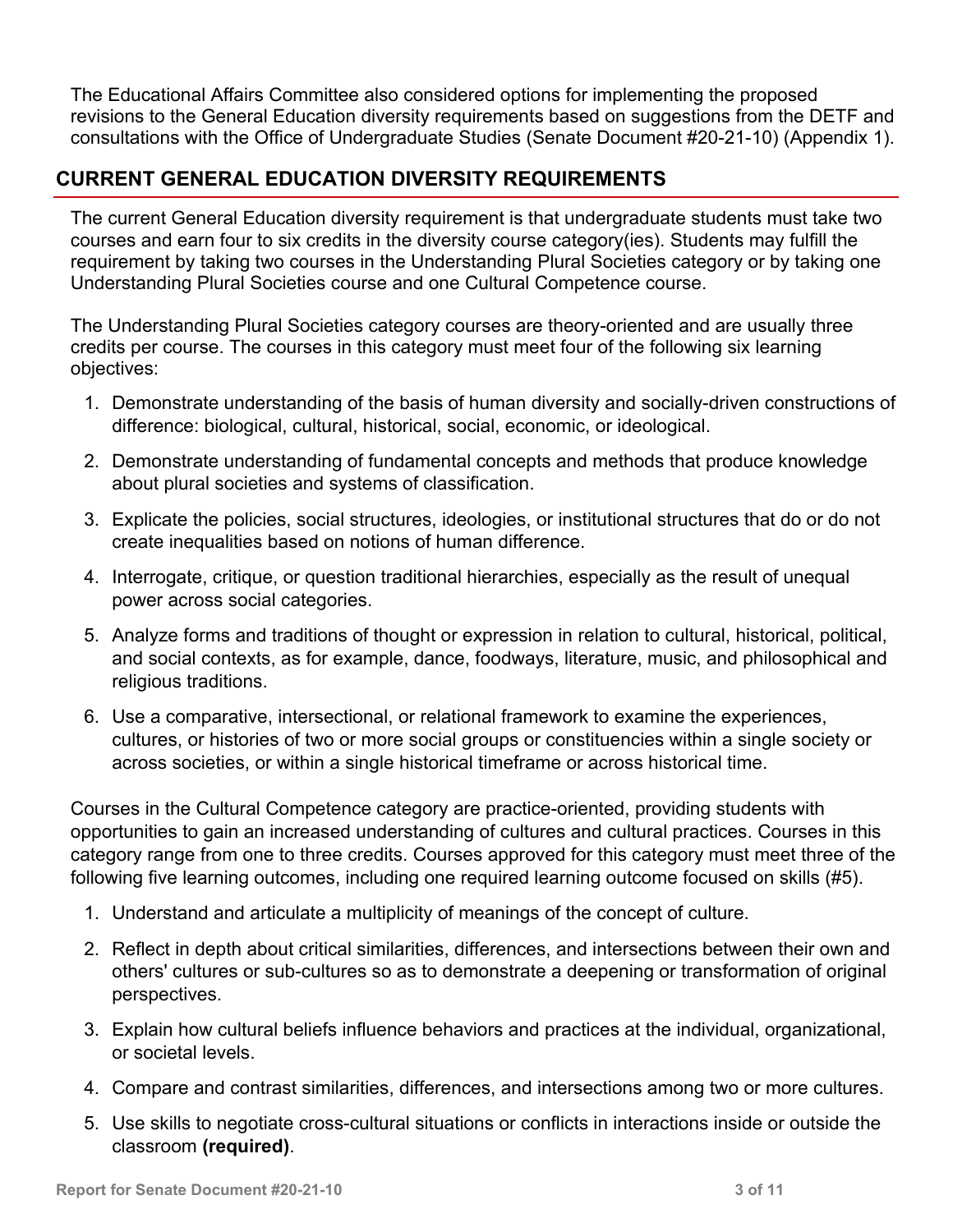## **DIVERSITY EDUCATION TASK FORCE GENERAL EDUCATION RECOMMENDATIONS**

The Diversity Education Task Force's recommendations associated with the General Education diversity requirement, included revisions to the diversity category labels and learning outcomes, as follows:

- 1. The *Understanding Plural Societies* category would be relabeled *Understanding Structures of Racism and Inequality* and would include one required learning outcome focused on systemic racism.
- 2. The *Cultural Competence* category would be relabeled *Navigating Diverse Social Environments*, and instructors would have a larger set of required skills-oriented learning outcomes from which to select at least one.

The DETF also proposed requiring students to take one course in each diversity course category theory and practice-oriented—instead of allowing students the option of satisfying the requirement by taking two theory category courses. Additionally, the DETF proposed allowing courses to be included in both course categories if they met the learning outcomes for each category.

The DETF's final recommendations on the General Education diversity requirement and proposed revisions to the course category titles and learning outcomes are attached as Appendix 3.

### **COMMITTEE WORK**

The Educational Affairs Committee began considering the initial charge during the spring 2021 semester by reviewing the current structure and course requirements for the General Education diversity requirement, several University strategic plans related to diversity and inclusion, and the November 2020 Diversity Education Task Force Report.

#### *Consultations*

The Educational Affairs Committee met with representatives of the DETF to discuss its recommendations to revise the diversity requirement and course categories, and with the Director of the School of Languages, Literatures, & Cultures to discuss the proposal requesting that the diversity requirement acknowledge that a multilingual society is an important dimension of diversity. The committee also consulted with the Director of Training for the Office of Diversity and Inclusion (ODI) and the current General Education Diversity Faculty Board members. The committee engaged in ongoing consultations with the Associate Dean for General Education, who is an exofficio member of the Educational Affairs Committee, and the Associate Dean, Office of Undergraduate Studies, who is both a current ex-officio member of the Educational Affairs Committee and was a member of the DETF. Respectively, they informed the committee of the requirements, structures, operational procedures for General Education, and the processes and considerations of the DETF.

Through consultations with the DETF co-chairs and the Associate Dean, Undergraduate Studies, the committee was briefed on the background leading to the appointment of the DETF, its charge, and the research and data review that it conducted.

In their discussion with the Educational Affairs Committee, the DETF co-chairs advised that the new course titles and revised learning outcomes sought to bring race and racism in context and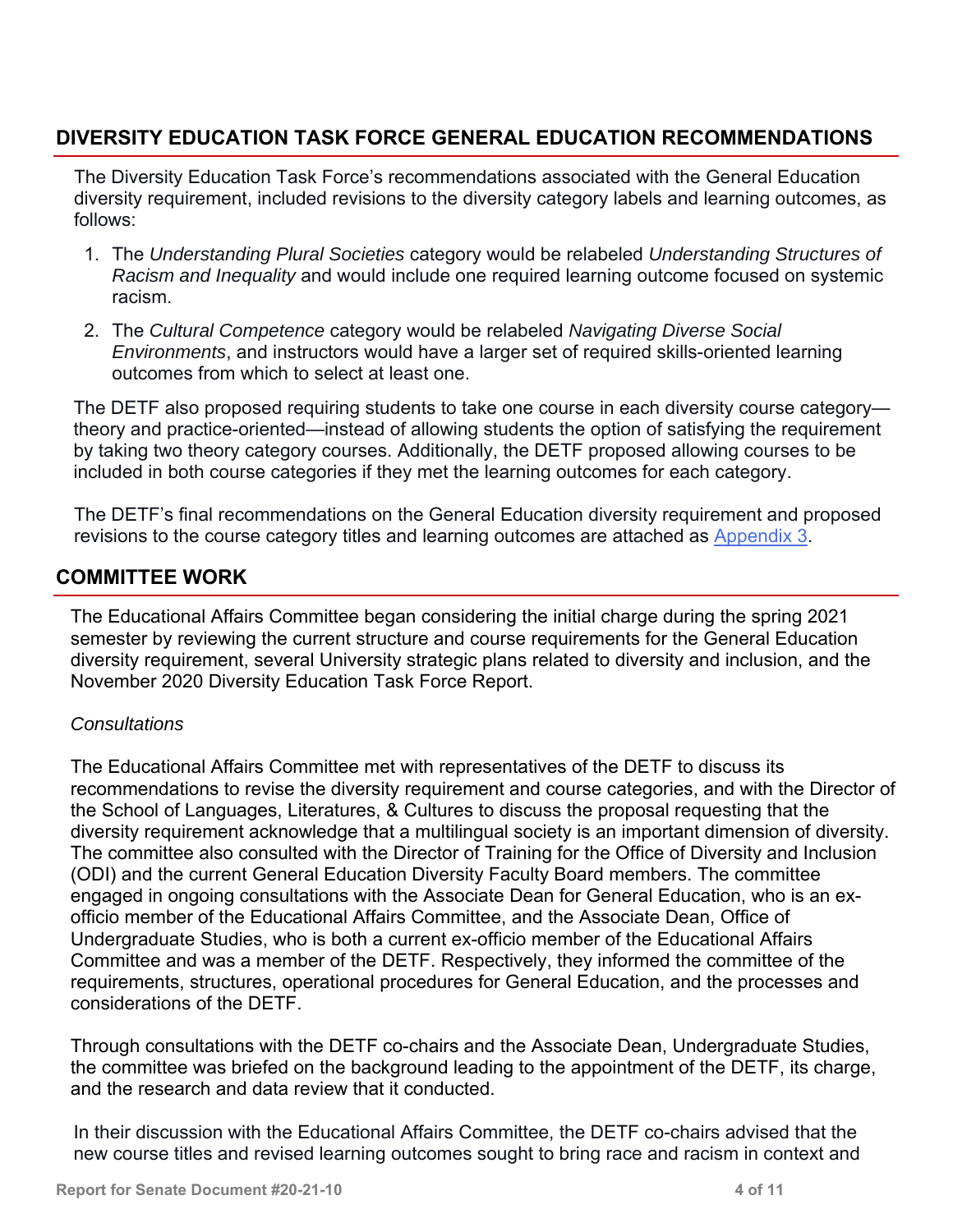dialogue with other forms of diversity. Research reviewed by the DETF indicated that undergraduate students show better comprehension and learning when they are exposed to concrete examples of concepts of such as diversity. Racism is a concrete concept.

The DETF also considered several campus climate factors in developing its recommendations. For the past 4-5 years, undergraduate students have engaged in activism and petitioned for changes to the General Education diversity requirement. Among the concerns expressed by faculty, staff, and students were that undergraduate students can complete the General Education diversity requirement without engaging in meaningful classroom discussions about race and racism. Students have also requested that the current Cultural Competency course category (practiceoriented courses) be mandatory and approval of some courses for the Understanding Plural Societies category (theory courses) be reconsidered. Additionally, the DETF found that reconciling the University's and the State of Maryland's history of excluding and segregating racial minorities combined with recent on-campus hate-based occurrences contributed to the need to focus on race and racism within the General Education program. These imperatives directed the DETF's recommendation to require analysis of racism as historical and systemic discrimination.

The DETF envisioned that analyzing racism through intersectionality with other forms of power and oppression would create an opportunity for courses to address the experiences of other marginalized communities to satisfy the learning outcome. Intersectionality creates an opportunity to have cross-sectional, interdisciplinary conversations because a racial stratification system often exists throughout all inequalities. The Educational Affairs Committee was advised that the DETF purposely did not enumerate other forms of diversity in the learning outcomes, based on concern that a specific community could be left out.

The Educational Affairs Committee discussed requiring an analysis of racism in the learning outcomes during its consultation with the Director of Training for ODI. The committee was advised that nationally and at UMD, campus community members are more reluctant to discuss race, racism, and anti-racism than the experiences of other marginalized community members and other inequalities. Therefore, if there is not a focus on race and racism, there may not be substantial movement to increase student understanding of inequalities, oppression, and other impacts based on racial identities. However, research shows that members of the current college generation tend to have more open attitudes about discussing diversity, and subsequent generations are likely to be even more open. Thus, now is the time to compel these discussions, especially if the conversations are about identity and create the opportunity for awareness of the harm that many power groups can perpetrate.

The Educational Affairs Committee consulted with members of the General Education Diversity Faculty Board to discuss their perspectives on the proposed revisions to the titles and learning outcomes for the diversity course categories and on requiring students to take a practice-oriented course in addition to a theory-oriented course. Some of the current General Education Diversity Faculty Board members expressed a concern that if the required learning outcome—analyze race as a form of historical and systemic discrimination—does not require an intersectional analysis of racism with different forms of oppression, students may miss the opportunity to engage in inquiries related to power and oppression that affect other dimensions of difference, such as sex, gender, class, and physical ability.

The General Education Diversity Faculty Board members expressed support for requiring students to take a practice-oriented course. The board agreed that this requirement reinforces the concepts learned in the theory course category and prevents students from avoiding the sometimes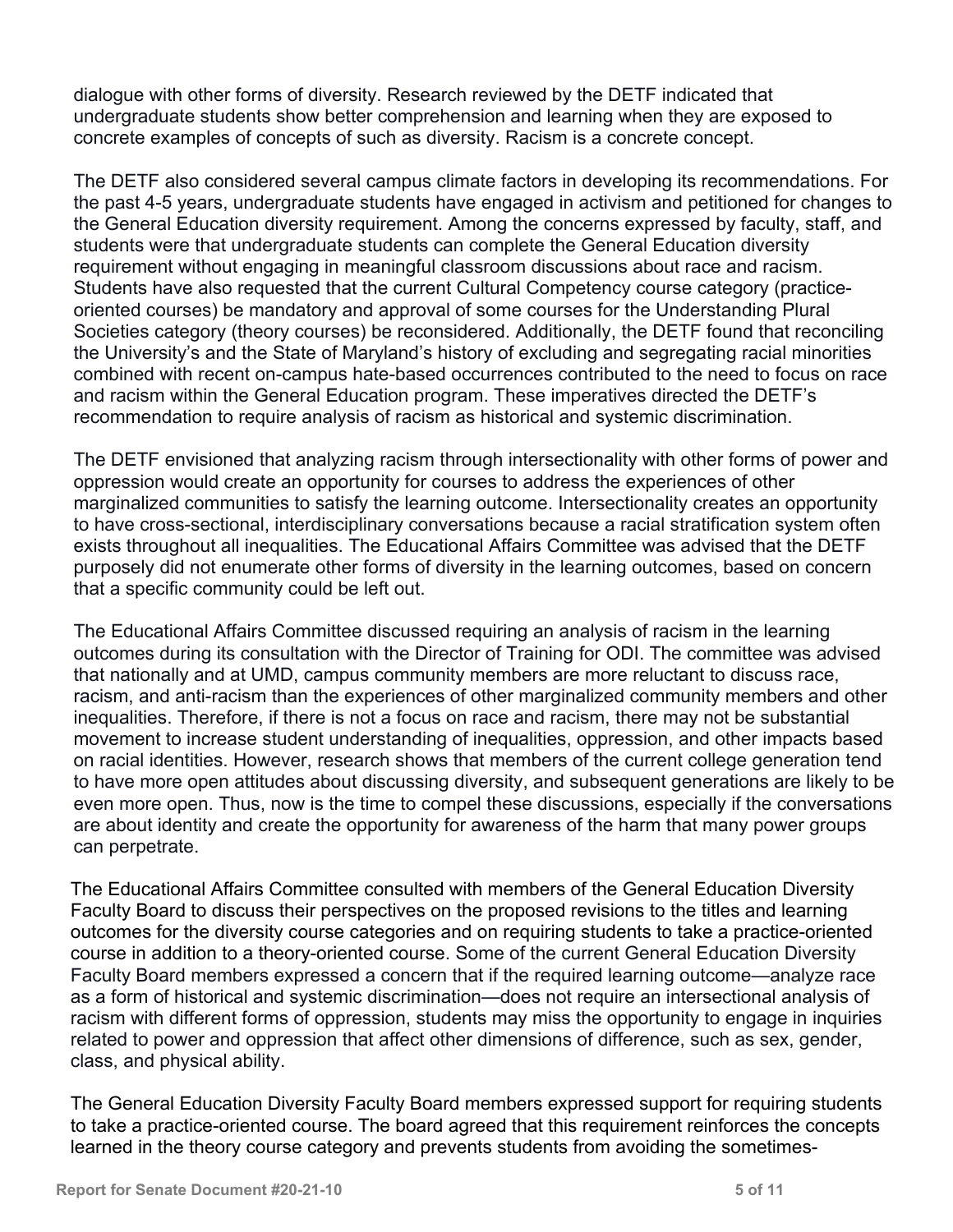unsettling work of reckoning with difference. The board also favored changing the current Cultural Competency course category title to Navigating Diverse Social Environments. The new title more adequately conveys to students the objectives of the courses in the category and how the courses complement the theory-oriented courses.

### *Comments and Feedback*

The Educational Affairs Committee received feedback on the proposed diversity requirement revisions and its preliminary recommendations at a Senate meeting in December 2021 and through a survey that was available to Senators. At the Senate meeting, most comments from Senators and guests expressed support for the proposed revisions to the General Education diversity requirement. A modest number of survey responses were submitted. Overall, the responses favored the preliminary recommendations presented by the Educational Affairs Committee with a few suggestions to increase the number of courses or credits needed to satisfy the diversity requirement.

In addition, the committee reviewed comments from the College of Arts and Humanities (ARHU) Collegiate Council and the Undergraduate Studies Student Board. In its submission, the ARHU Collegiate Council recognized the "need to improve the campus racial climate and to ensure that students of all identities feel safe and welcome." The Council expressed strong endorsement for the Educational Affairs Committee's preliminary recommendations acknowledging multilingualism as an important component of diversity and suggesting that the Dean of ARHU recommend a faculty member from Classics, Linguistics, or the School of Languages, Literatures, & Cultures be a part of the group that is charged with implementing revisions to the General Education diversity requirement.

Several Educational Affairs Committee members attended at least one of the listening sessions hosted by the DETF for faculty who teach General Education courses. The committee also reviewed notes from all of the faculty listening sessions. Comments from the listening sessions contributed to the DETF refining its proposed learning outcomes recommendations, which were considered by the Educational Affairs Committee.

### **COMMITTEE FINDINGS**

The Educational Affairs Committee considered the revisions to the General Education diversity requirement proposed by the DETF.

### *Course Category Titles and Learning Outcomes*

During its consultations and meetings, the committee had extensive discussions about whether the DETF proposed course category title Understanding Structures of Racism and Inequality, and its required learning outcome—analyze racism as a form of historical and systemic discrimination that intersects with other forms of power and oppression—reflect the University's principles of diversity and inclusion. The committee considered whether requiring that a learning outcome focused on analyzing racism creates a hierarchy among marginalized communities and is inconsistent with the University's principles on diversity and inclusion. The committee discussed concerns that were raised regarding centering the required learning outcome for the theory course category on analyzing racism but determined that other factors outweighed those concerns.

The committee agreed with the DETF that the University's and the State of Maryland's history with racial minorities, in addition to some students' characterizations of the University's neighboring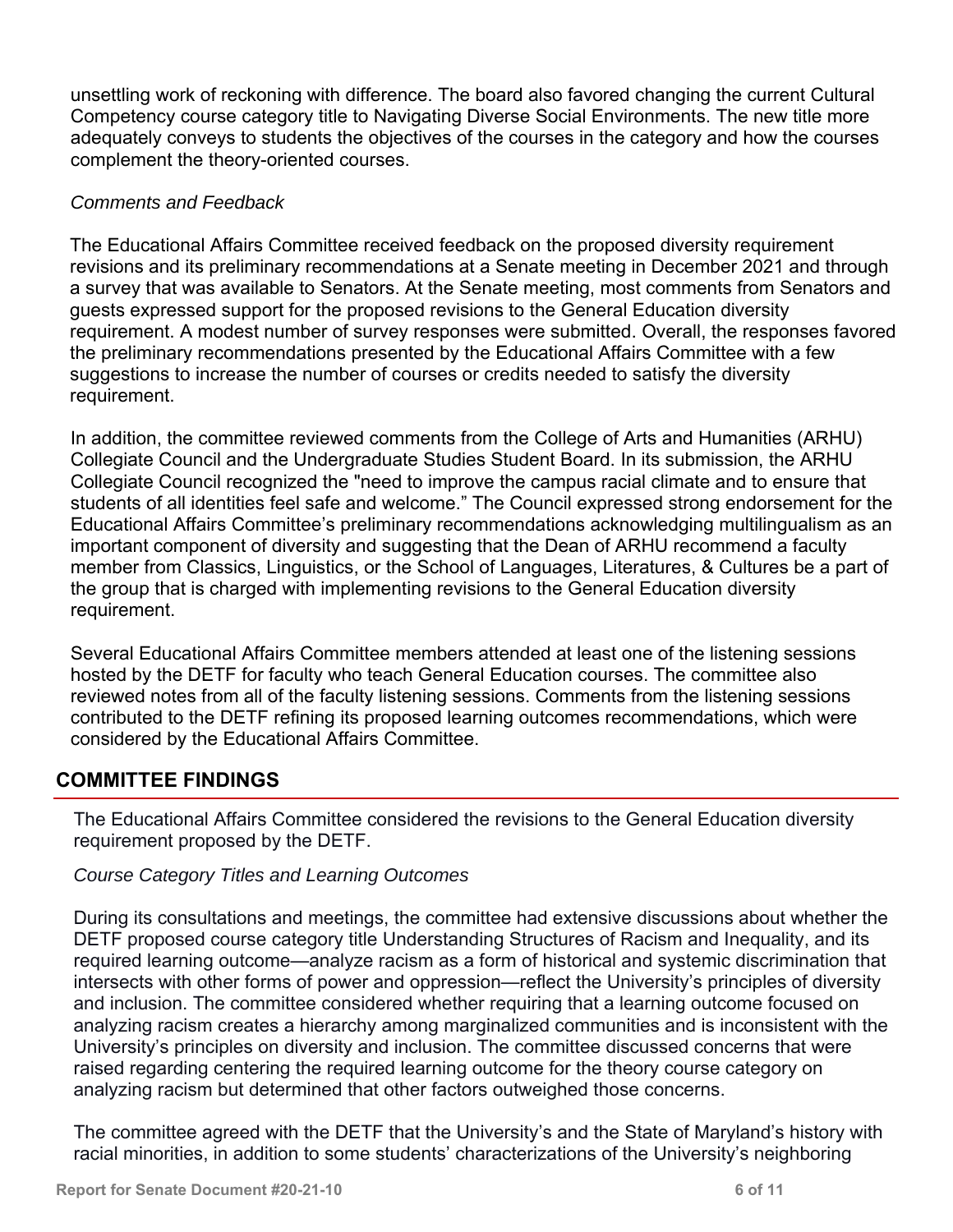communities, evidence the need to focus on race and racism. The committee also was advised that the Bias Incident Support Services (BISS) continues to report that the majority of its complaints relate to issues of race. It also was relevant to the committee that based on past and recent race hate-based experiences on campus, students have reported feeling excluded and lacking a sense of belonging at the University based on their racial identity.

While all dimensions of diversity are important to embrace inclusivity at the University, the majority of the Educational Affairs Committee agreed that there needs to be a required element focused on race and racism in the diversity requirement. The intent of centering this required learning outcome on analyzing racism is to bring this issue in context and dialogue with other forms of diversity, not to create a hierarchy among communities that experience systemic discrimination and oppression. It is important to clarify that all members of the University community have racial designations. Therefore, an analysis of racism is not limited to the experiences of Black Americans/African-Americans. The analysis can be undertaken through a wide range of cultures and contexts, domestic and international, contemporary and historical, as well as various intersectional approaches.

The committee also determined that, in principle, languages and the unique facets of a multilingual society are essential aspects of diversity that are integral to the concept of race and racism. Discussing the experiences of a multilingual society is a means of speaking about race. Therefore, the committee agreed that multilingualism should be acknowledged in the diversity course category learning outcomes.

The committee found it compelling that based on the research that was shared during the consultations and their personal observations, individuals will avoid conversations about race and racism to an extent that does not exist when discussing other experiences of oppression or systemic discrimination. It was noted that, if there is an option for students to avoid classes that address race and racism, many will take that option. Therefore, the committee agreed that if race and racism are not centered in the required learning outcome, the University will lose an opportunity to engage students in structured and facilitated learning that can increase their understanding of inequalities, oppression, and other impacts based on racial identities. This engagement is also an opportunity to create a more respectful environment at the University, which aligns with the University's principles and values.

#### *Intersection of Racism with Other Forms of Power and Oppression*

The Educational Affairs Committee also discussed whether intersectionality should be a required component of the required learning outcome for the theory course category. The committee learned that if intersectionality is required, courses that focus on race and racism in a historical or global context or as comparative studies could not satisfy the learning outcome and could be excluded from the diversity requirement courses. To avoid narrowing the scope as such, the learning outcome as proposed by the DETF includes analyzing racism as it *may* intersect with other forms of power and oppression to allow courses that focus on race and racism to continue in the course category, as well as including courses on a variety of other topics if the class also has a rubric on race and racism. Given the breadth of course topics and experiences of other marginalized communities that may include an intersectional analysis of racism, the committee did not support recommending revising the learning outcome to require racism to be analyzed through an intersectional approach.

#### *Requiring Practice-Oriented Courses*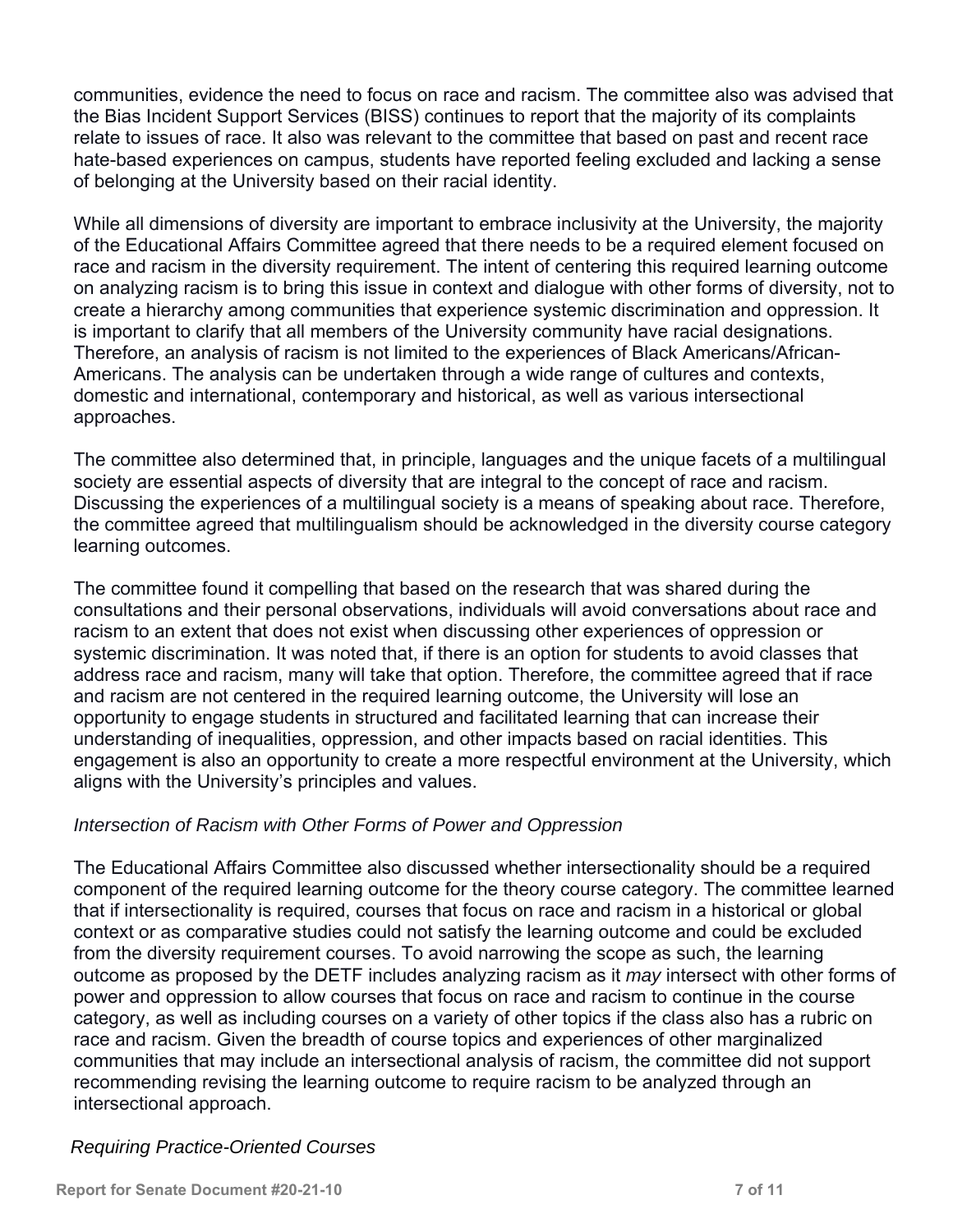The Educational Affairs Committee supports requiring students to take a course in the practiceoriented diversity course category. Currently, a significant percentage of students satisfy the diversity requirement by taking two theory courses. While several factors contribute to this trend, e.g., availability of courses and seats, or scheduling, there is a missed learning and skills-building opportunity when students do not take courses in the practice category.

During its discussions, the committee learned that traditional-aged undergraduate students have a dualistic approach to learning that creates challenges with understanding abstract concepts. Students' comprehension of the concepts they learn in their theory classes can be enhanced through practice-oriented courses. Additionally, the options for the required skills learning outcomes for practice-oriented courses—engaging, communicating, and collaborating constructively with others from different social backgrounds and across social groups—are relevant to civic engagement. Providing students with the opportunity to learn and practice these skills, such as listening, working toward a shared goal, and respectful conflict resolution, has the potential to be beneficial for the campus community and society generally.

### *Implementation*

The Educational Affairs Committee recognizes that the specific learning outcomes are paramount to providing faculty with sufficient guidance on revising current courses and introducing new courses that will satisfy the diversity requirement. Clearly defined learning outcomes also are necessary to provide the General Education Diversity Faculty Board with a consistent and measurable means of evaluating course proposals to determine whether a course is suitable for a course category. Refining the language of the learning outcomes, however, is a task beyond the expertise of the committee and must be undertaken in collaboration with the appropriate subject-matter experts. In fact, the learning outcomes for the current diversity course categories were refined by the General Education Diversity Faculty Board after the current requirements were implemented.

To implement the proposed recommendations, the Education Affairs Committee deemed it very important that faculty with scholarly expertise in the academic study of race and racism and its intersectionality with other forms of power and oppression be consulted in this task. Additionally, it is important that faculty have resources to assist them with integrating skills-learning for the practiceoriented courses. Accordingly, the Educational Affairs Committee recommends that the University establish a General Education Diversity Implementation Working Group that has broad representation to refine the diversity course category learning outcomes.

Based on its recommendation that the diversity learning outcomes should incorporate acknowledging multilingualism as a component of diversity education, the committee also agreed that a faculty representative from either the Departments of Classics or Linguistics, or the SLLC should be included on the group responsible for the implementation process of refining the learning outcomes.

The Educational Affairs Committee is very aware that several faculty are concerned that courses that satisfy the current diversity requirement may not meet the new revised learning outcomes. The committee feels strongly that the Implementation Working Group should be tasked with providing guidance on how current courses may continue in the new diversity categories or how the content of those courses should be revised in order to satisfy the revised learning outcomes.

The committee also had concerns about ensuring that there are sufficient resources and support to assist faculty with developing course proposals for the diversity requirement. Additionally, there needs to be consideration of the impact on the operational and administrative systems that support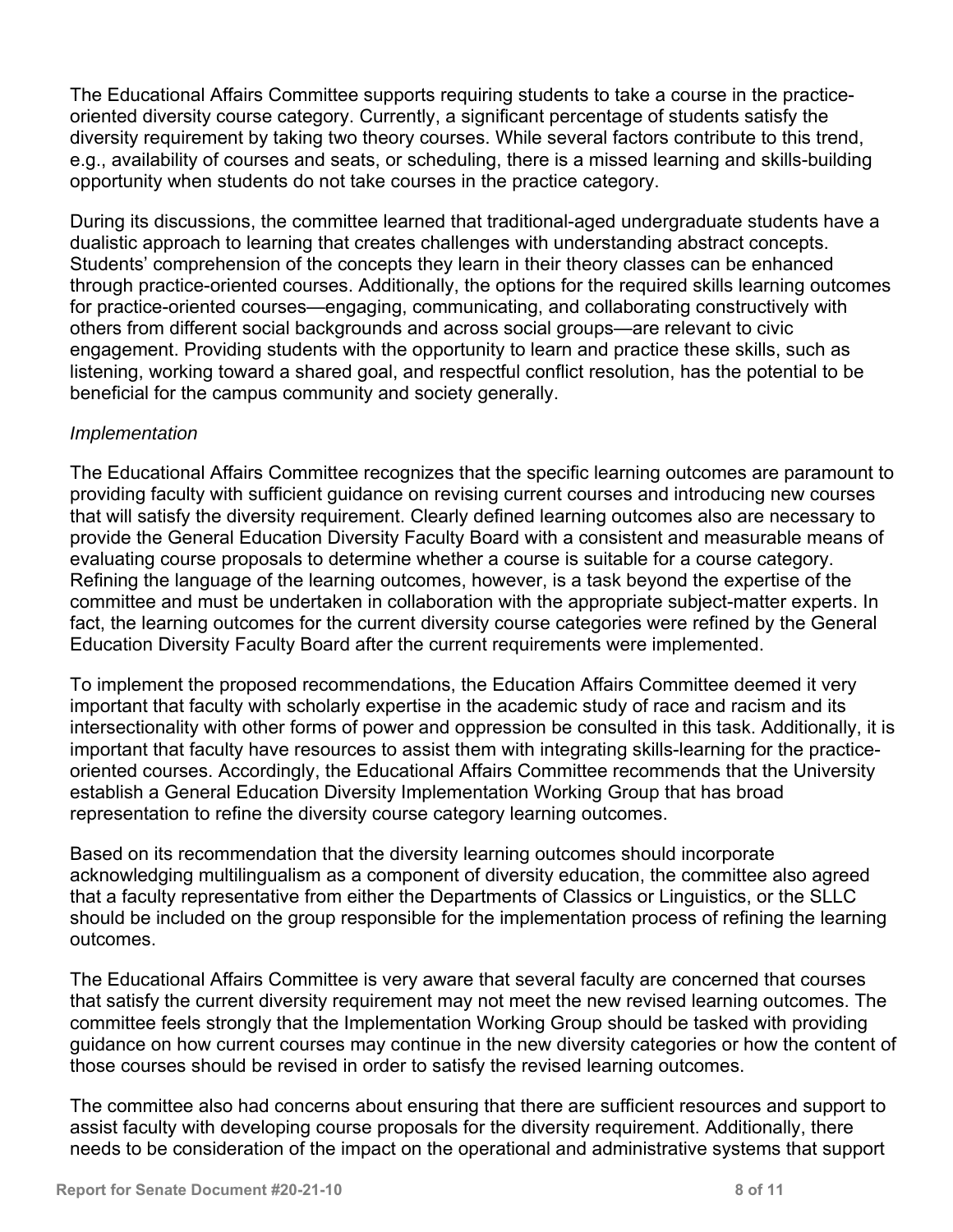General Education overall and how to address or mitigate that impact. Addressing these matters should also be within the scope of the charge to the Implementation Working Group.

In recommending that an Implementation Working Group be charged with addressing several matters to affect revising the General Education diversity requirement, the Educational Affairs Committee is not relinquishing its charge to review the General Education Program requirements, including reviewing learning outcomes and maintaining the balance of courses in the program's course categories. Instead, the committee agreed that it was important for the appointed Implementation Working Group to be charged with providing a preliminary implementation plan that includes a timeline to the Educational Affairs Committee, and with providing the final implementation plan to the Senate for its review.

### *Conclusion*

During its consultations, the Educational Affairs Committee learned that in 2003, the University established a committee to address race and racism. That committee made recommendations similar to the proposals presented by the DETF that were not implemented. This information contributed to the Educational Affairs Committee deciding that the revisions to the diversity requirement are overdue, and the proposed recommendations should be undertaken now. Therefore, after due consideration at its meeting on February 2, 2022, the Educational Affairs Committee approved the following set of recommendations to revise the General Education diversity requirement.

### **RECOMMENDATIONS**

The University should revise the General Education diversity requirement to align with the following principles:

- Appreciate and respect social identity differences, including the adoption of UMD's aspirational values of united, respectful, secure and safe, inclusive, accountable, empowered, and open to growth in the Statement on University Values.
- Recognize that the discussion of systemic racism is an important dimension of diversity education that all students should address.
- Recognize that societies have embedded, dynamic, normative systems of thought, attitudes, and behavior that confer power and privilege more on some than other societal members.
- Acknowledge that we are part of a multilingual society as an important component of diversity in the learning outcomes for the General Education diversity course categories.
- Reflect on how cultures and demographic characteristics, personal agency, and selfaffirmations factor into one's own intersectional identity formation.
- Develop the skills needed to engage and communicate constructively with people who differ from themselves, generating effective solutions for shared problems, and advocating for change.
- Incorporate the values and principles in the UMD Statement of Free Speech Values.

The University should retain the current two-course category structure and minimum of 4-6 credit hours for the General Education diversity requirement, with the following modifications: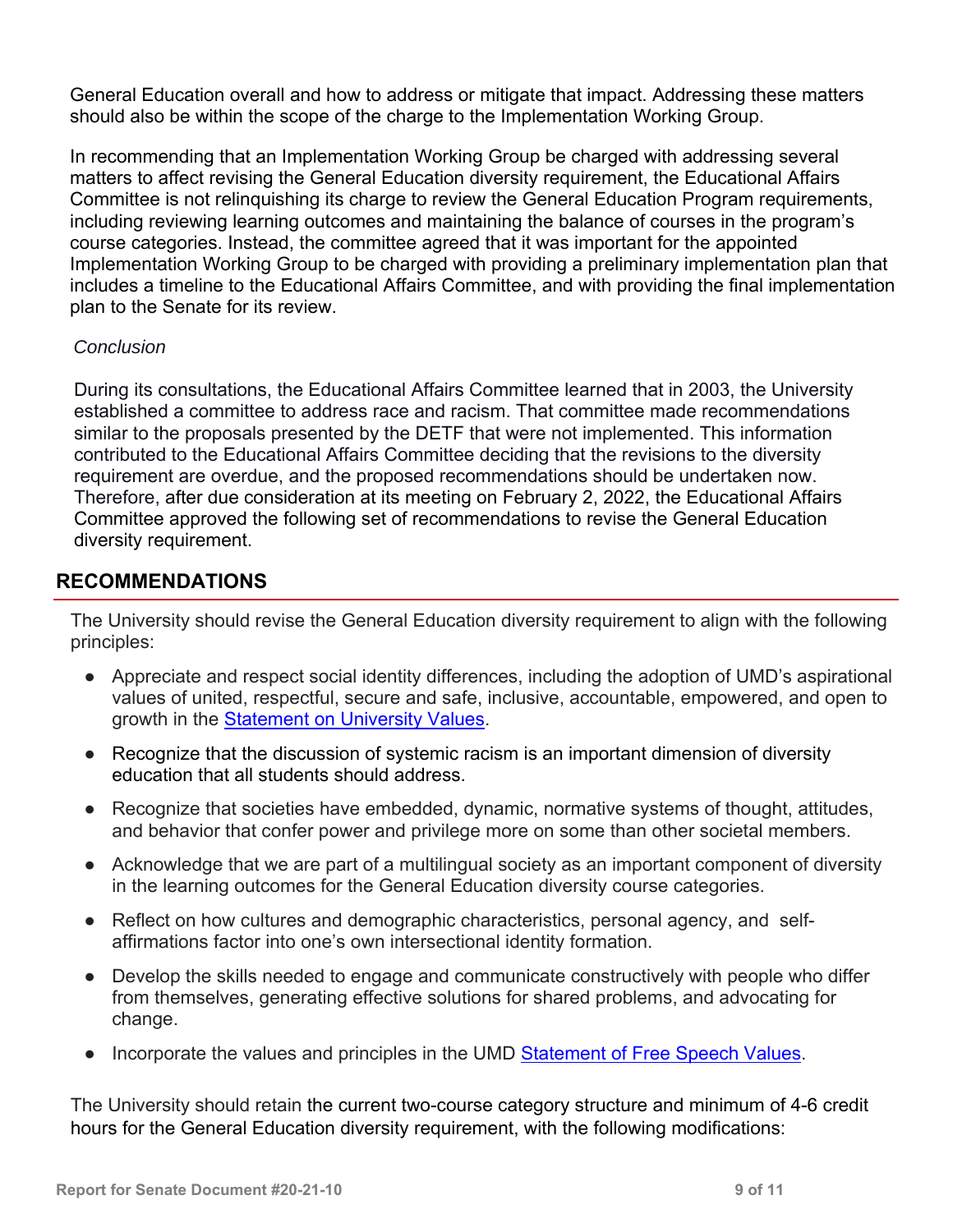- The diversity category labels and the learning outcomes associated with each category should be revised as follows:
	- o The theory course category, *Understanding Plural Societies*, should be relabeled *Understanding Structures of Racism and Inequality* and should include one required learning outcome focused on systemic racism;
	- o The practice-oriented category, *Cultural Competence*, should be relabeled *Navigating Diverse Social Environments* and should have a larger set of required skills-oriented learning outcomes; and
	- $\circ$  Perspective-taking should be added as an optional learning outcome in both diversity categories.
- Students should be required to take one course in each course category.

The University should establish a General Education Diversity Implementation Working Group that includes representation of the disciplines within the diversity course categories and subject-matter experts in the academic study of race and racism and student learning, as well as broad representation of various instructional ranks and campus demographics, including but not limited to the following members:

- Faculty (tenure/tenure-track and professional track) and graduate student instructors from the Colleges and Schools that offer a significant number of courses in the diversity course categories (e.g., ARHU, BSOS, EDUC, and SPHL);
	- o For the ARHU faculty representative, the Dean should recommend a faculty member from Classics, Linguistics, or the School of Languages, Literatures, & Cultures.
- Faculty representatives of the General Education Diversity Faculty Board members (current or past); and
- Representatives from administrative and technical campus units involved in implementing General Education requirements (e.g., Office of the Registrar, Division of Technology, Teaching and Learning Transformation Center (TLTC), and academic advisors).

The University should charge the General Education Diversity Implementation Working Group with developing an implementation plan that addresses the following:

- Refining and clarifying the wording for the diversity course category learning outcomes to be consistent with the principles approved by the Senate and provide sufficient and defined guidance on the content necessary for a course to be approved for the diversity categories.
- Reviewing the wording for the diversity course category titles to consider whether to refine the titles to be consistent with the recommended principles and the intent of the recommended revisions to the diversity requirement.
- Providing guidance and standards for the amount of content required to address systemic racism for theory courses that focus on other diversity attributes, and the amount of skillsfocused content required for practice-oriented courses.
- Consulting with additional faculty, including teaching assistants, with subject-matter expertise in teaching courses on race and racism, and multilingualism.
- Developing guidance for converting current Understanding Plural Societies and Cultural Competence courses to the new diversity categories.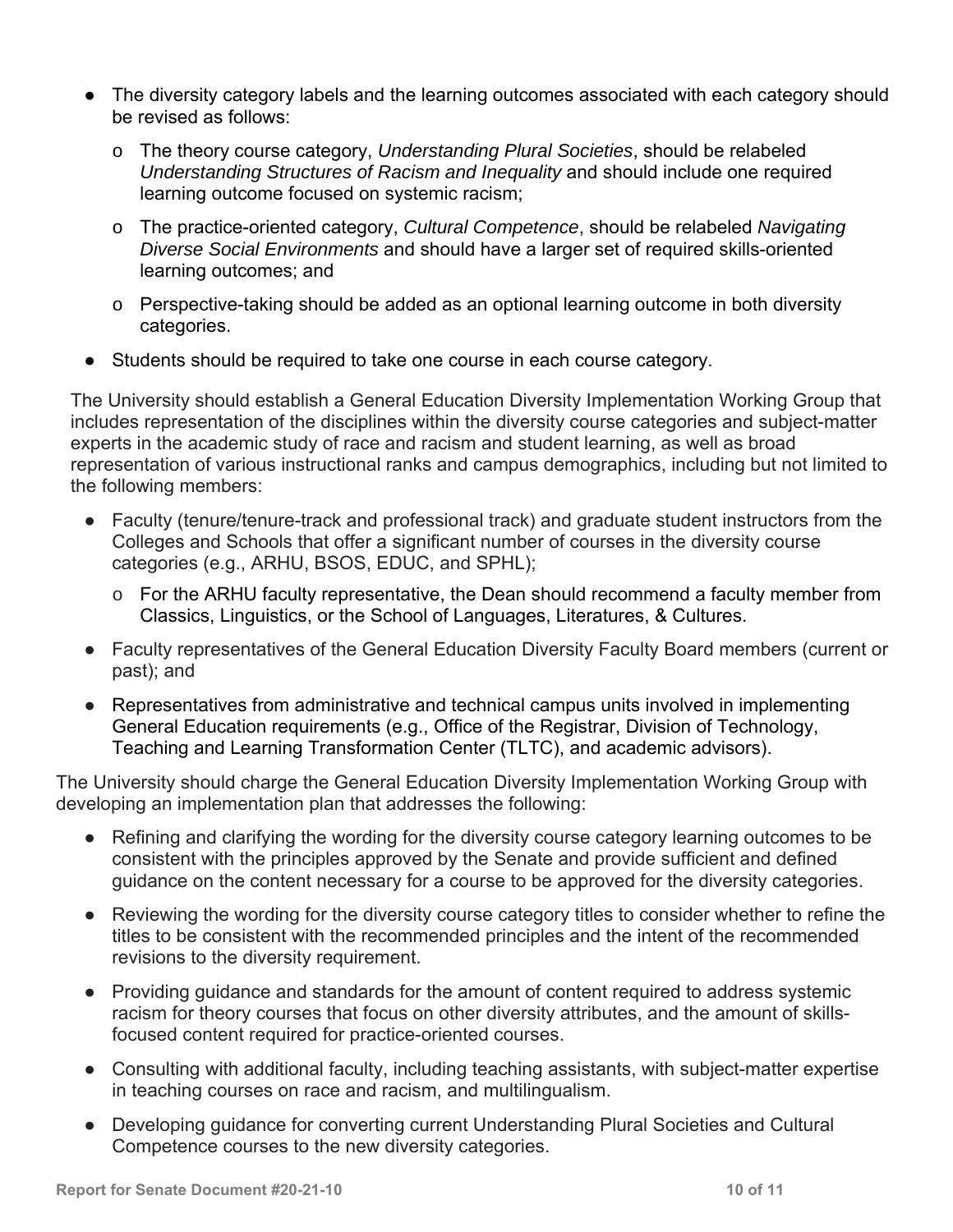- Establishing a process for streamlining the review of previously approved General Education diversity courses.
- Suggesting content for faculty workshops and consultations to assist faculty with converting and developing new course content that aligns with the recommended diversity course category learning outcomes.
- Evaluating the impact of coding courses for both diversity categories on University course administration operations and systems, such as the Student Information System (SIS) and CourseLeaf, and recommending whether courses should be permitted to be designated for both diversity course categories, and whether the necessary changes should be implemented.
- Developing a plan for applying the new General Education diversity requirement to current students and incoming transfer students, which may necessitate a process for grandfathering those students based on their current status in the General Education Program.
- Providing a preliminary report on the proposed implementation plan and timeline to the Senate Educational Affairs Committee for review and comment within one year of the establishment of the General Education Diversity Implementation Working Group.
- Presenting the final implementation plan to the Senate for review in order to ensure alignment with the approved principles.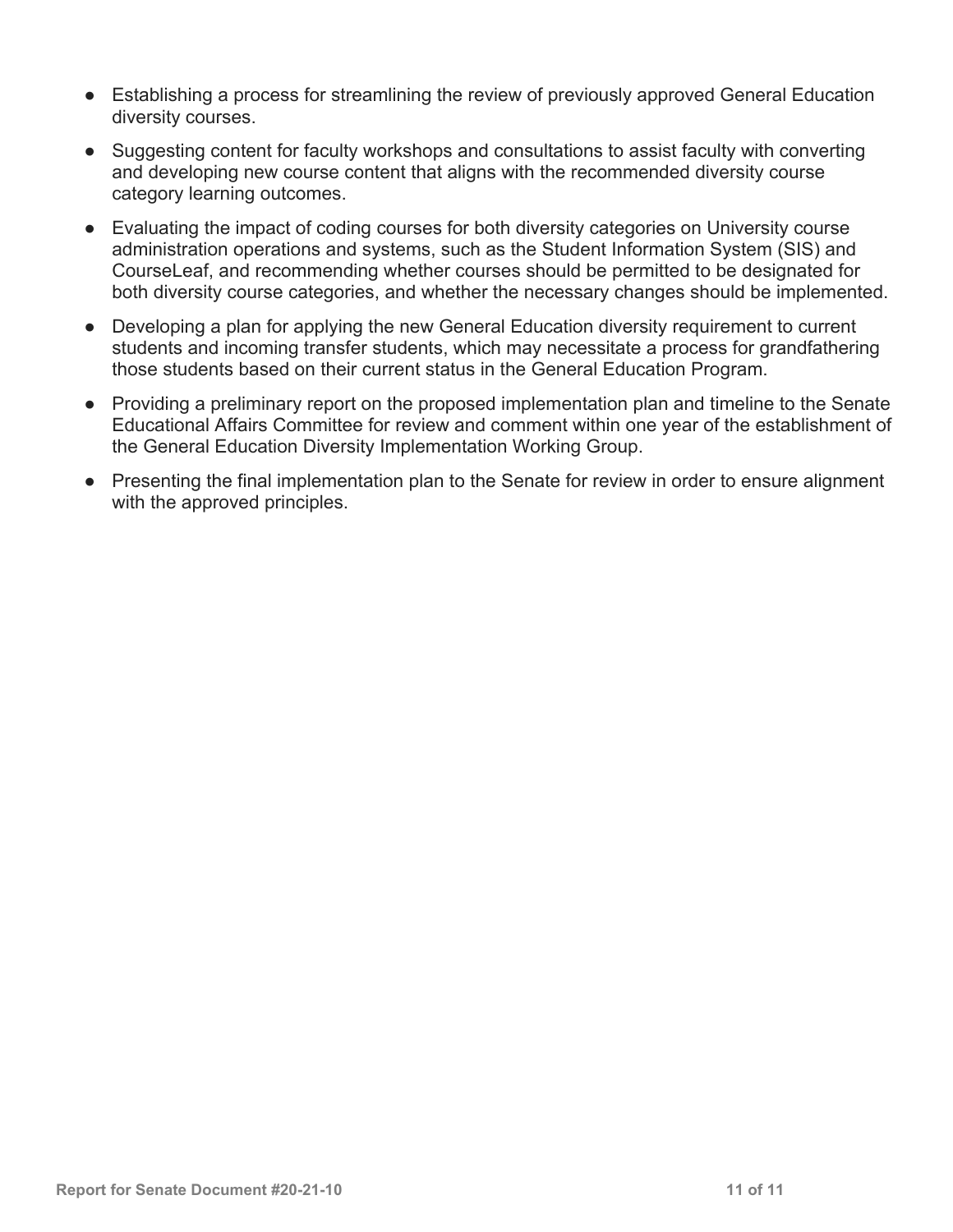

**UNIVERSITY SENATE CHARGE** 

Charged: November 5, 2021 | Deadline: February 4, 2022

## **Revisions to the Diversity General Education Requirement (Senate Document #20-21-10) Educational Affairs Committee | Chair: Ross Salawitch**

The Senate Executive Committee (SEC) and Senate Chair Williams request that the Educational Affairs Committee review the proposed modifications to the general education diversity requirement described in the Diversity Education Task Force Report.

The Educational Affairs Committee should:

- 1. Review the [University of Maryland Strategic Plan -](https://issuu.com/umaryland/docs/strategic_plan?mode=embed&documentId=080909191538-8bfc77d7902044f6af63bffcbea1b8c9&layout=grey) Transforming Maryland: Higher [Expectations.](https://issuu.com/umaryland/docs/strategic_plan?mode=embed&documentId=080909191538-8bfc77d7902044f6af63bffcbea1b8c9&layout=grey)
- 2. Review the University of Maryland [2016 Strategic Plan Update: Equal to the Best.](https://www.provost.umd.edu/sites/default/files/inline-files/2016StrategicPlanUpdateFinal_0.pdf)
- 3. Review the [University of Maryland Strategic Plan for](https://issuu.com/umaryland/docs/22628) Diversity: Transforming Maryland [Expectations for Excellence in Diversity and Inclusion.](https://issuu.com/umaryland/docs/22628)
- 4. Review the University's current general education diversity [requirements.](https://www.gened.umd.edu/students/four-categories/diversity)
- 5. Review Transforming General Education at the University of Maryland (Senate Document [#09-10-34\)](https://senate.umd.edu/system/files/resources/billDocuments/09-10-34/stage6/Presidential_Approval_09-10-34.pdf).
- 6. Review the General Education Implementation Plan [\(Senate Document #10-11-31\)](https://senate.umd.edu/system/files/resources/billDocuments/10-11-31/stage5/Presidential_Approval_Gen_Ed_Implementation_Plan-10-11-31.pdf).
- 7. Review Inclusion and Respect at the University of Maryland [\(Senate Document #17-18-03\)](https://senate.umd.edu/system/files/resources/billDocuments/17-18-03/stage4/Presidential_Approval_Inclusion_Respect_17_18_03.pdf).
- 8. Review the Diversity Education Task Force Report.
- 9. Consult with a representative of the Office of Undergraduate Studies.
- 10. Consult with the Associate Dean for General Education.
- 11. Consult with a representative of the Office of Diversity and Inclusion.
- 12. Consult with representatives of the Diversity Education Task Force.
- 13. Consult with members of the General Education Diversity Faculty Board.
- 14. Consider whether the proposed modifications to the general education diversity requirements are appropriate for the University and are in alignment with the principles in the University's Strategic Plan, the Diversity Strategic Plan, and the Statement of University Values
- 15. Consider whether the proposed learning outcomes for the general education diversity requirement align with the Diversity Education Task Force's principles on diversity education.
- 16. Consider whether the subsequent revisions to the learning outcomes and recommendations that have been proposed to the Educational Affairs Committee by the Diversity Education Task Force align with the Diversity Education Task Force's principles on diversity education.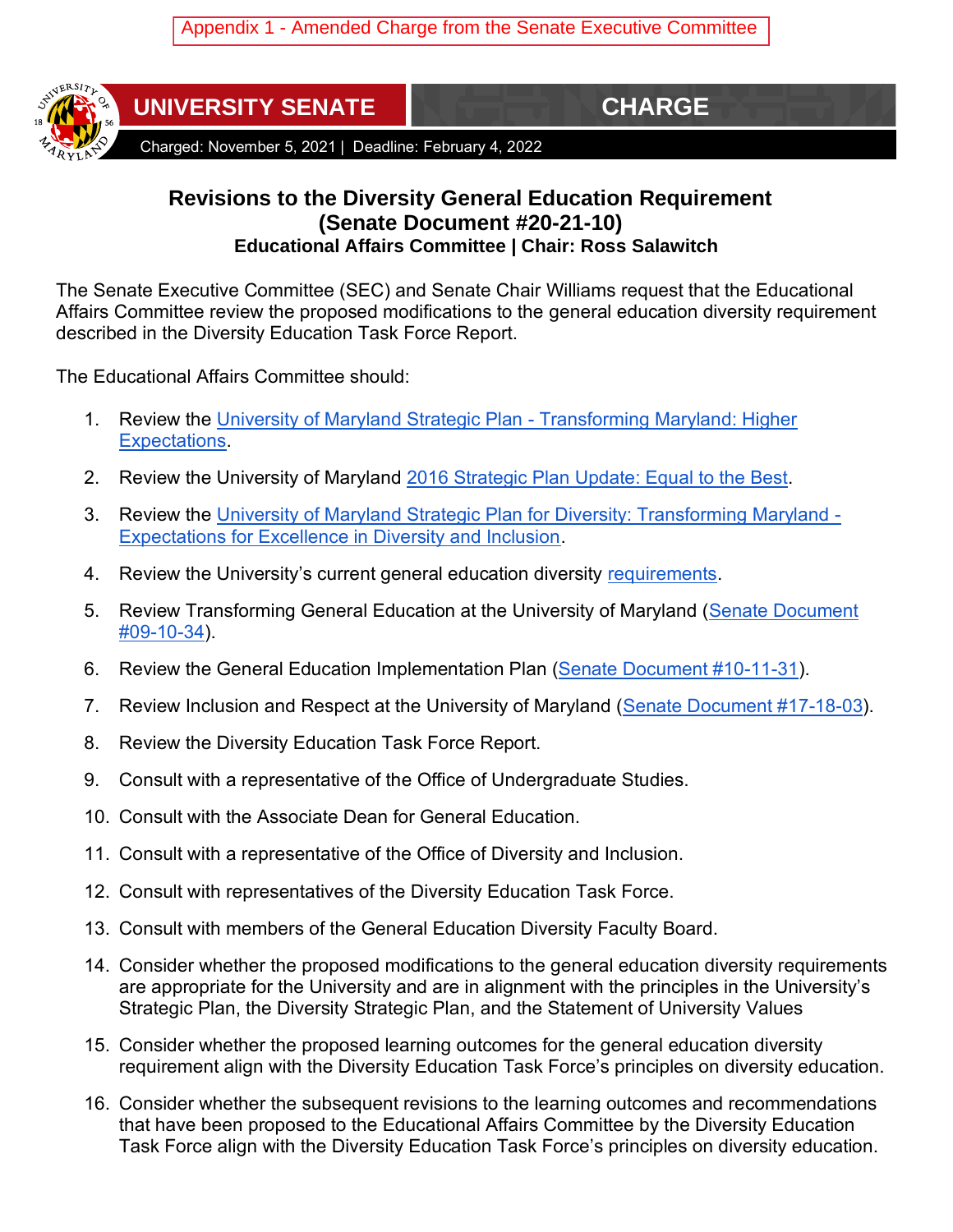- 17. Consider whether the proposed revisions suggested in the attached proposal that acknowledge the dynamics of a multilingual society in the diversity general education requirement are appropriate.
- 18. Consider the best options for implementation of the proposed modifications to the general education diversity requirements based on the suggestions from the Diversity Education Task Force or through consultations with the Office of Undergraduate Studies.
- 19. If appropriate, recommend whether the proposed modifications to the general education diversity requirements and the associated learning outcomes should be revised, in consultation with representatives of the Diversity Education Task Force.
- 20. If appropriate, make recommendations on implementation strategies associated with the modification of the general education diversity requirement.

We ask that you submit a report to the Senate Office no later than **February 4, 2022**. If you have questions or need assistance, please contact Reka Montfort in the Senate Office, extension 5-5804.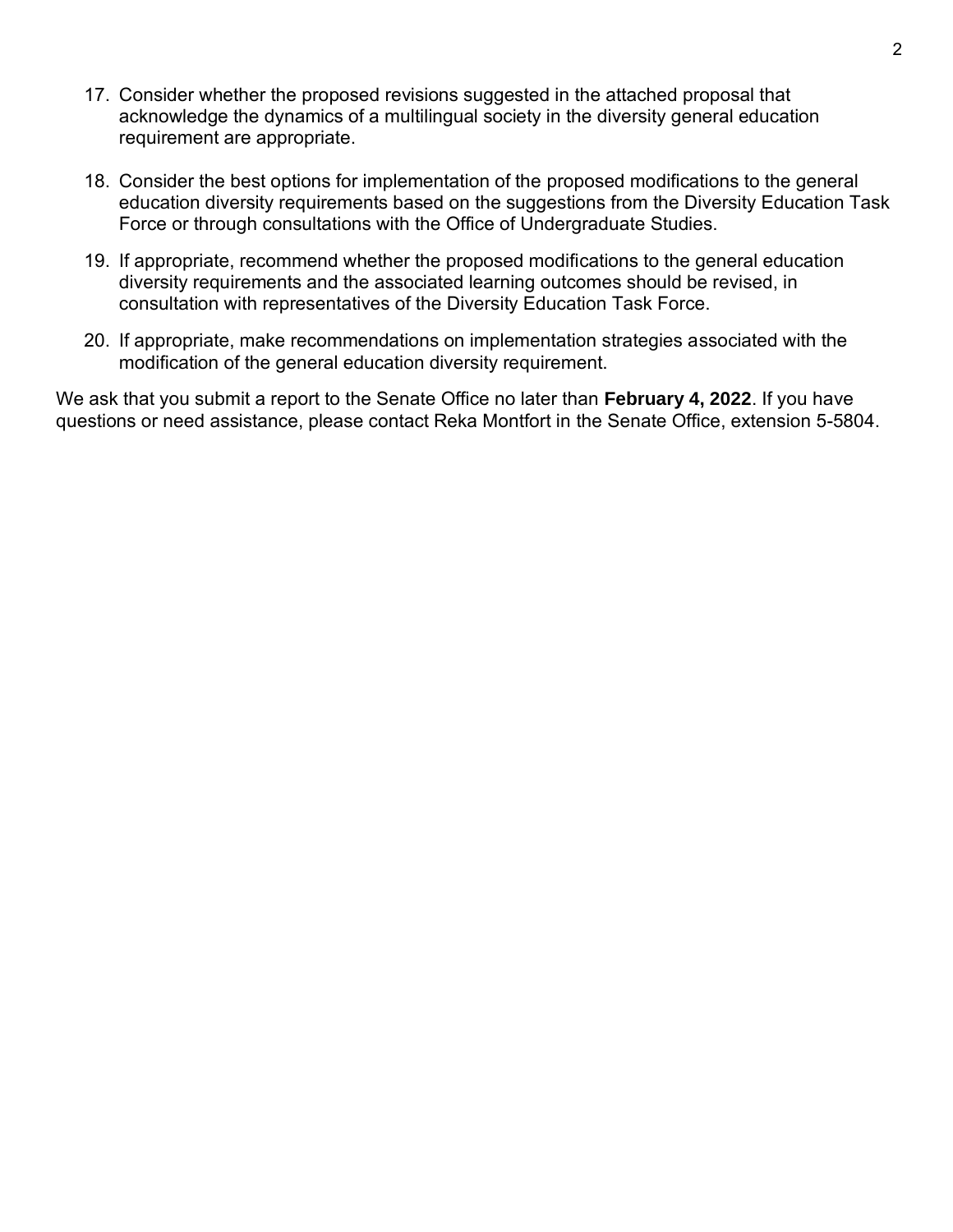# **Proposed Amendment to the Gen Ed Diversity Requirement: Language and Culture**

**NAME Juan Uriagereka, Director, School of Languages, Literatures, & Cultures EMAIL juan@umd.edu PHONE X54933**

### **RATIONALE**

We strongly support the continued existence of a diversity component for the Gen Ed program at the University. Our proposal for expanding the diversity requirement aims to strengthen it, by providing students with the opportunity to engage with underlying cultural differences firsthand. The learning outcomes associated with "Understanding Structures of Racism and Inequality" and "Navigating Diverse Social Environments" were crafted without acknowledgement of the fact that we are a part of a multilingual society or recognition of language study as a component of diversity. Given the profound manner in which languages shape the human experience, students will much more seriously engage with a culture if they study its language.

### **SUGGESTED REVISIONS**

#### **Proposed Revision to the General Education Diversity Requirement Recommendation:**

#### Changes to General Education

Many post-secondary institutions include diversity requirements as part of their General Education curricula; UMD has required diversity coursework for several decades. To enhance the value and impact of this coursework, we recommend **that the General Education Diversity requirement reflect best practices in diversity education; align with the principles in past initiatives related to diversity; recognizes racism as significant campus climate concern; and acknowledges that we are part of a multi-lingual society. We also recommend** changing the labels, learning outcomes, and composition of required diversity courses. We also support recent innovations among faculty in Academic Writing and Oral Communication to incorporate diversity, inclusion, or civic engagement content in course assignments.

#### **Proposed Revisions to the Learning Outcomes:**

**Understanding Structures of Racism and Inequality Learning Outcomes (Includes April 2021 Task Force Revisions - blue/bold & red/cross-out & Languages Proposed Revisions bold/purple)**

- 1. Analyze racism as a form of historical and systemic discrimination that intersects with other formsof power and oppression **in the U.S. or internationally that may intersect with other forms of power and oppression**. (required)
- 2. Reflect on and critically analyze one's own identity, including race/ethnicity **(such as race, ethnicity,** cultural values, norms, and biases**)** and how these affect one's perceptions of individuals with different identities.
- 3. Identify<sub>r</sub> and describe, and empathize with the experiences of individuals who have been marginalized in societal disputes due to racial and other forms of systemic inequity **different social identities**.
- 4. Analyze social policies, **discourses,** ideologies, or institutions that give rise to structural inequalities and sustain power differences based on race/ethnicity and other social categories.
- 5. Analyze differences among forms and traditions of thought or expression in relation to cultural, historical, political, and social **or linguistic** contexts, as for example, dance, foodways, **language,** literature, music, and philosophical and religious traditions.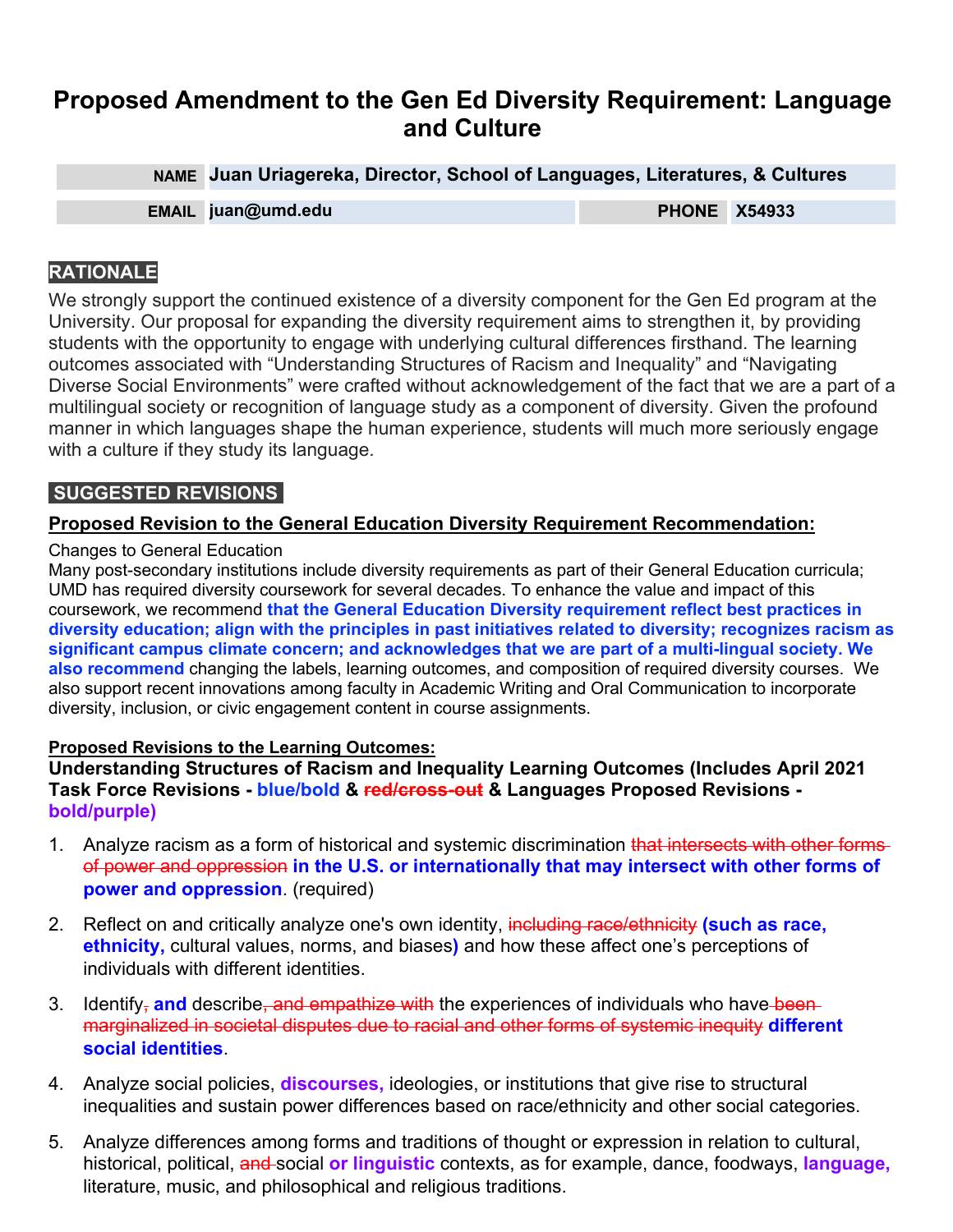6. Use a comparative or intersectional framework to examine the histories, experiences, and perspectives of two or more soci**ocultural**al groups (a) within a single society or historical timeframe or (b) across different societies or historical times.

#### **Navigating Diverse Social Environments Learning Outcomes (Includes April 2021 Task Force Revisions - blue/bold & red/cross-out & Languages Proposed Revisions - bold/purple)**

- 1. Reflect deeply on critical similarities and differences between one's own and others' identities and social positions due to racism and**/or** other systems of oppression.
- 2. Identify, reflect on, and demonstrate **an understanding of** the language and behaviors used to convey respect for people of similar and different soci**ocultural**al backgrounds.
- 3. Identify, **and** describe, and empathize with the experiences of individuals who have been marginalized in societal disputes with more powerful social groups that **hold different social and/or linguistic identities**.

#### *At least one of the following four items is required:*

- 4. Communicate **and collaborate** effectively (i.e., listen and adapt one's own persuasive arguments) with others from different social **and/or linguistic** backgrounds to establish and build coalitions.
- 5. Demonstrate skills to work collaboratively within and across soci**ocultural**al groups to achieve mutual goals.
- 6. Use skills to identify and reach consensus on resolutions for shared problems in conflicts across soci**ocultural**al groups.
- 7. **Demonstrate the linguistic skills necessary to understand the perspectives of diverse groups as an engaged practitioner of cultures.**

#### **Proposed Recommendation on Implementation:**

The implementation group responsible for implementing the revisions to the General Education Diversity requirement should actively engage a tenured faculty member from the School of Languages, Literatures, & Cultures (SLLC), Classics, or Linguistics to ensure the incorporation of expertise in how language can be an important dimension of diversity.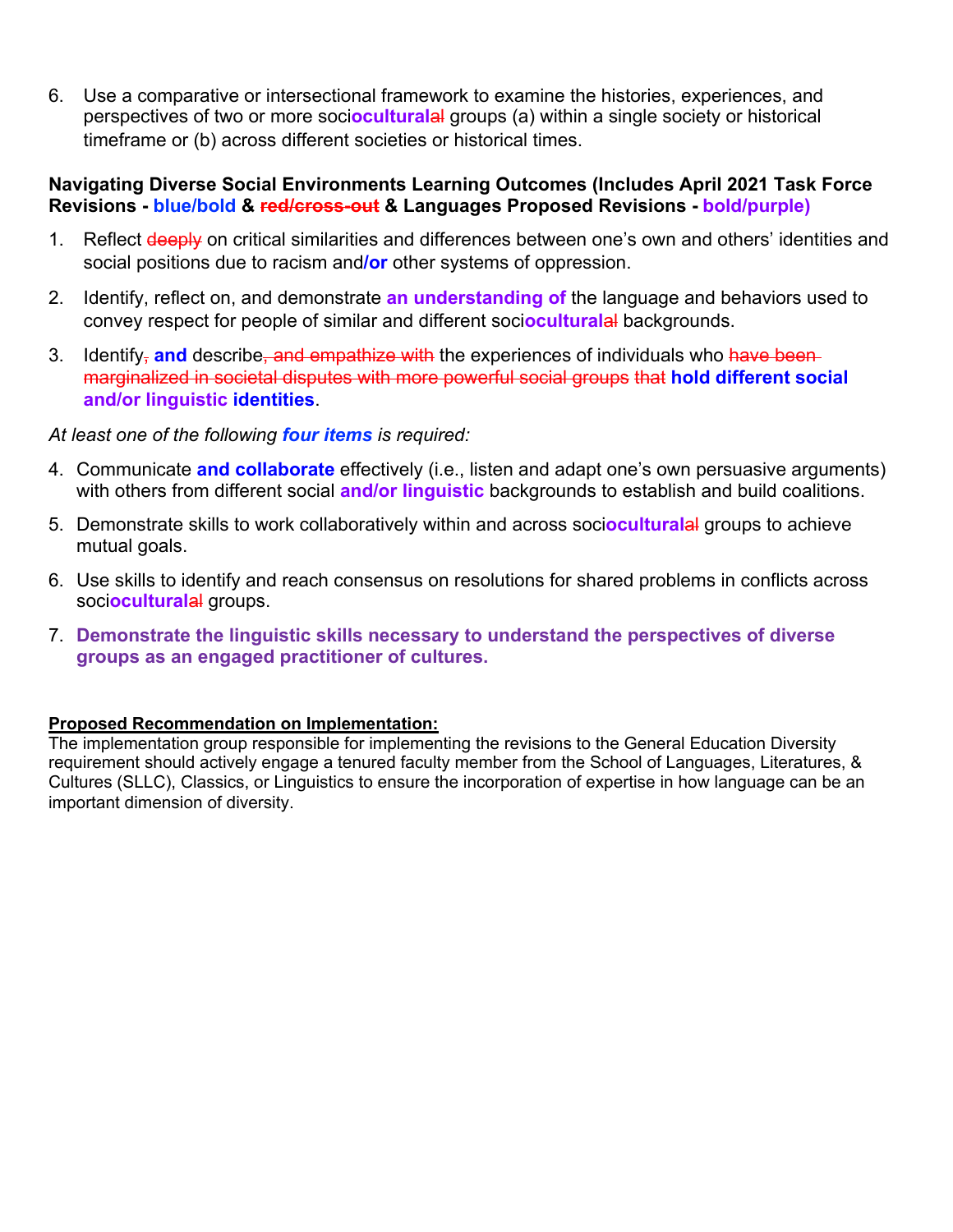

**UNIVERSITY SENATE** 

Charged: December 18, 2020 | Deadline: November 5, 2021

## **Revisions to the Diversity General Education Requirement (Senate Document #20-21-10) Educational Affairs Committee | Chair: Madlen Simon**

The Senate Executive Committee (SEC) and Senate Chair Dugan request that the Educational Affairs Committee review the proposed modifications to the general education diversity requirement described in the Diversity Education Task Force Report.

The Educational Affairs Committee should:

- 1. Review the [University of Maryland Strategic Plan -](https://issuu.com/umaryland/docs/strategic_plan?mode=embed&documentId=080909191538-8bfc77d7902044f6af63bffcbea1b8c9&layout=grey) Transforming Maryland: Higher [Expectations.](https://issuu.com/umaryland/docs/strategic_plan?mode=embed&documentId=080909191538-8bfc77d7902044f6af63bffcbea1b8c9&layout=grey)
- 2. Review the University of Maryland [2016 Strategic Plan Update: Equal to the Best.](https://www.provost.umd.edu/sites/default/files/inline-files/2016StrategicPlanUpdateFinal_0.pdf)
- 3. Review the [University of Maryland Strategic Plan for Diversity: Transforming Maryland -](https://issuu.com/umaryland/docs/22628) [Expectations for Excellence in Diversity and Inclusion.](https://issuu.com/umaryland/docs/22628)
- 4. Review the University's current general education diversity [requirements.](https://www.gened.umd.edu/students/four-categories/diversity)
- 5. Review Transforming General Education at the University of Maryland (Senate Document [#09-10-34\)](https://senate.umd.edu/system/files/resources/billDocuments/09-10-34/stage6/Presidential_Approval_09-10-34.pdf).
- 6. Review the General Education Implementation Plan [\(Senate Document #10-11-31\)](https://senate.umd.edu/system/files/resources/billDocuments/10-11-31/stage5/Presidential_Approval_Gen_Ed_Implementation_Plan-10-11-31.pdf).
- 7. Review Inclusion and Respect at the University of Maryland [\(Senate Document #17-18-03\)](https://senate.umd.edu/system/files/resources/billDocuments/17-18-03/stage4/Presidential_Approval_Inclusion_Respect_17_18_03.pdf).
- 8. Review the Diversity Education Task Force Report.
- 9. Consult with a representative of the Office of Undergraduate Studies.
- 10. Consult with the Associate Dean for General Education.
- 11. Consult with a representative of the Office of Diversity and Inclusion.
- 12. Consult with representatives of the Diversity Education Task Force.
- 13. Consult with members of the General Education Diversity Faculty Board.
- 14. Consider whether the proposed modifications to the general education diversity requirements are appropriate for the University and are in alignment with the principles in the University's Strategic Plan, the Diversity Strategic Plan, and the Statement of University Values
- 15. Consider whether the proposed learning outcomes for the general education diversity requirement align with the Diversity Education Task Force's principles on diversity education.
- 16. Consider the best options for implementation of the proposed modifications to the general education diversity requirements based on the suggestions from the Diversity Education Task Force or through consultations with the Office of Undergraduate Studies.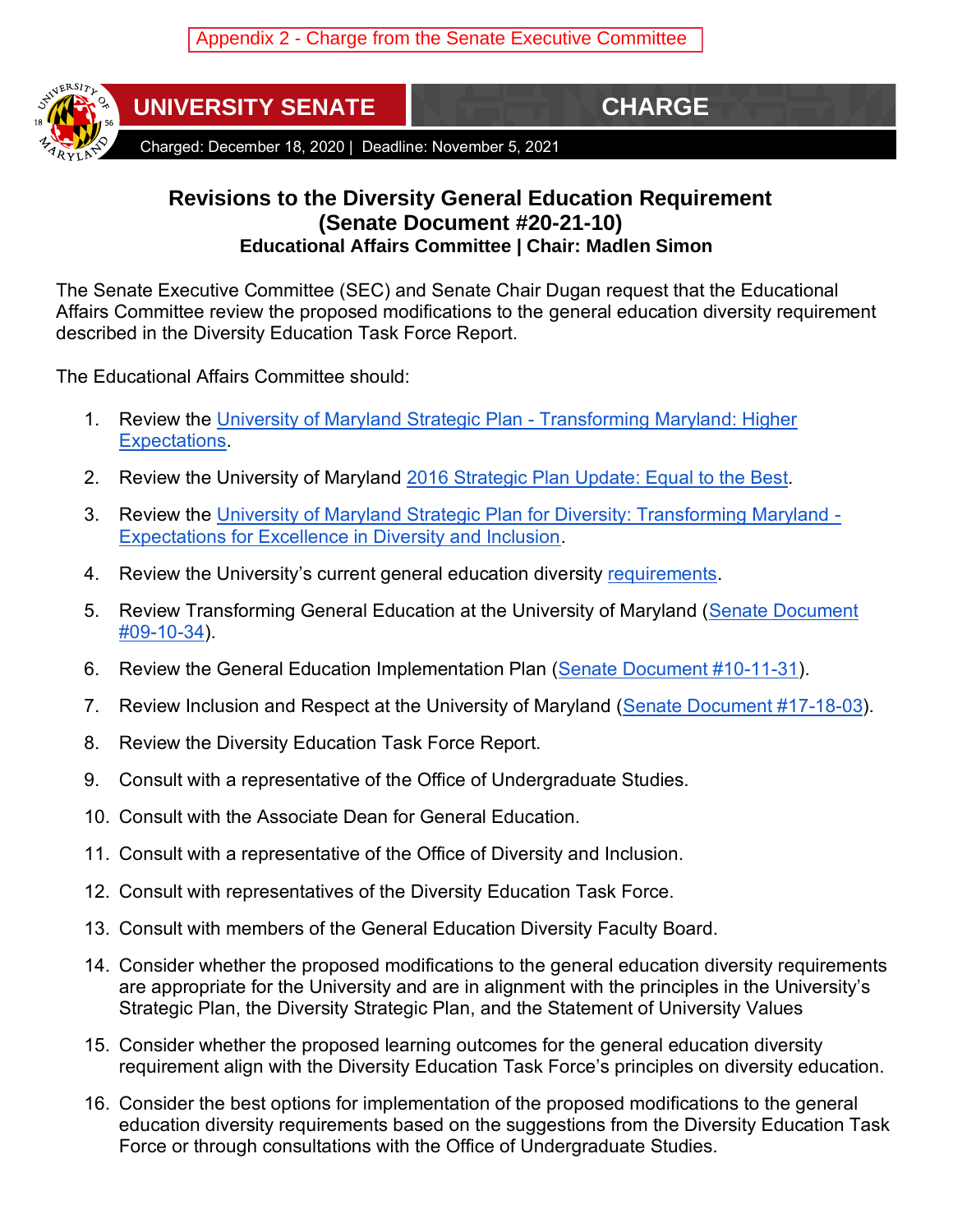- 17. If appropriate, recommend whether the proposed modifications to the general education diversity requirements and the associated learning outcomes should be revised, in consultation with representatives of the Diversity Education Task Force.
- 18. If appropriate, make recommendations on implementation strategies associated with the modification of the general education diversity requirement.

We ask that you submit a report to the Senate Office no later than **November 5, 2021**. If you have questions or need assistance, please contact Reka Montfort in the Senate Office, extension 5-5804.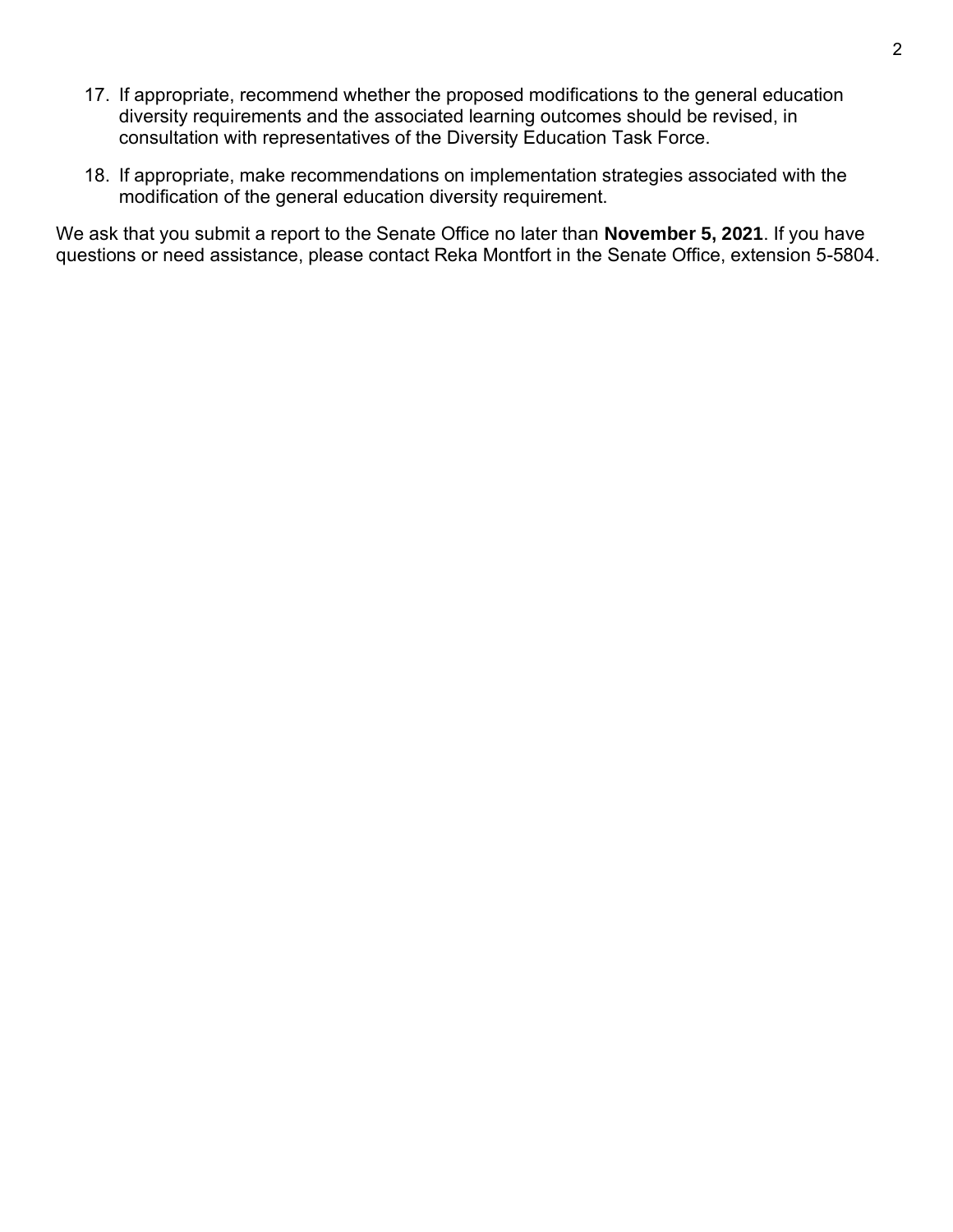#### **Diversity Education Task Force Proposed Revisions to General Education Diversity Requirement**

The General Education diversity requirement should retain the same basic two-course structure and a minimum of 4-6 credit hours, with the following modifications:

- 1. Revise the diversity category labels to signify that the content has shifted and modify the learning outcomes associated with each category, as follows:
	- a. The *Understanding Plural Societies* category would be relabeled *Understanding Structures of Racism and Inequality* and would include one required learning outcome focused on systemic racism. (All proposed learning outcomes are provided below.)
	- b. The *Cultural Competence* category would be relabeled *Navigating Diverse Social Environments*, and instructors would have a larger set of required skills-oriented learning outcomes from which to select at least one. (All proposed learning outcomes are provided below.)
	- c. Perspective-taking would be added as an optional learning outcome in both diversity categories.
- 2. Require students to take one course in each category (i.e., one theory and one practice course).
- 3. Allow (but do not require) courses to qualify under both categories.

#### **Recommended Category Title: Understanding Structures of Racism and Inequality Recommended Category Learning Outcomes:**

- 1. Analyze racism as a form of historical and systemic discrimination in the U.S. or internationally that may intersect with other forms of power and oppression. **(required)**
- 2. Reflect on and critically analyze one's own identity (such as race, ethnicity, cultural values, norms, and biases) and how these affect one's perceptions of individuals with different identities.
- 3. Identify and describe the experiences of individuals who hold different social identities.
- 4. Analyze social policies, ideologies, or institutions that give rise to structural inequalities and sustain power differences based on race/ethnicity and other social categories.
- 5. Analyze differences among forms and traditions of thought or expression in relation to cultural, historical, political, and social contexts, as for example, dance, foodways, literature, music, and philosophical and religious traditions.
- **6.** Use a comparative or intersectional framework to examine the histories, experiences, and perspectives of two or more social groups (a) within a single society or historical timeframe or (b) across different societies or historical times.

**Note**: Approved courses would need to meet 4 of 6 learning outcomes; one of these must be the required learning outcome focused on analyzing racism.

#### **Recommended Category Title: Navigating Diverse Social Environments Recommended Category Learning Outcomes:**

- 1. Reflect on critical similarities and differences between one's own and others' identities and social positions due to racism and/or other systems of oppression.
- 2. Identify, reflect on, and demonstrate the language and behaviors used to convey respect for people of similar and different social backgrounds.
- 3. Identify and describe the experiences of individuals who hold different social identities.

#### *At least one of the following is required:*

4. Communicate and collaborate effectively (i.e., listen and adapt one's own persuasive arguments) with others from different social backgrounds to establish and build coalitions.